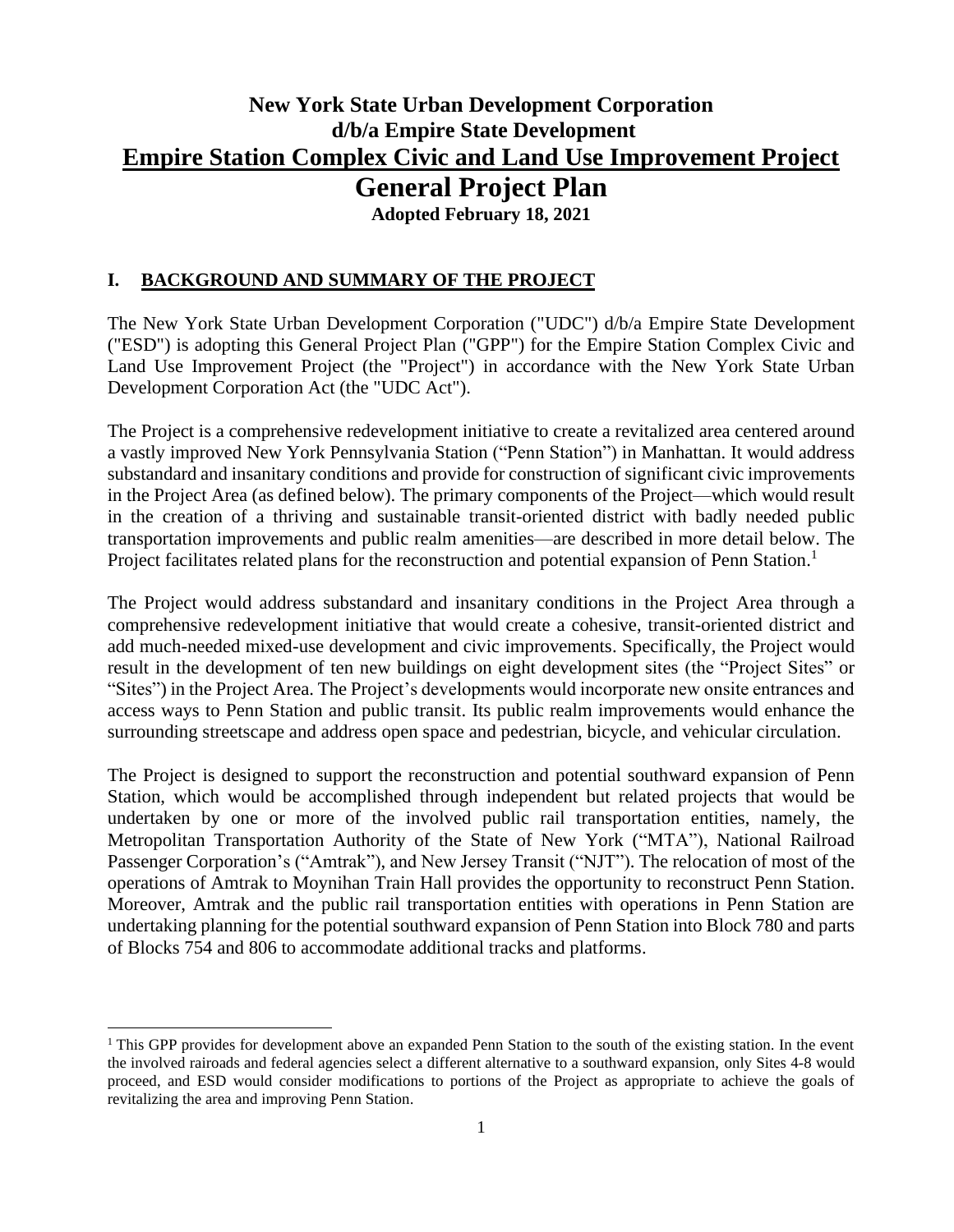Development facilitated by the Project would generate essential revenue for the reconstruction of Penn Station and for improvements to subway stations and other transit facilities in the Project Area, as well as the potential expansion of Penn Station. The Project would accommodate the expansion of Penn Station to the south to allow for the creation of new, below-grade tracks and platforms, thus significantly increasing the station's capacity.

If forthcoming planning and federal environmental review activities result in the selection of a preferred alternative that would expand Penn Station to the south of the existing station, additional rail infrastructure would be built beneath three of the Project's proposed development sites (Sites 1, 2 and 3). In such event, the Project would require that the mixed-use development accommodate the potential station expansion at these sites and beneath adjoining streets. The design, construction, and operation of an expanded Penn Station would be assumed by one or more of the involved public transportation entities: MTA, Amtrak, and/or NJT. The specific assignment of responsibilities for those tasks is the subject of ongoing collaboration and planning among MTA, Amtrak, and NJT.

The Project would create a revitalized mixed-use district that would benefit Penn Station and encourage high-density development around a world-class transportation hub. Moreover, the Project would support substantial jobs and economic activity in New York City and investments in regional rail and transit infrastructure.

The Project's mixed-use redevelopment would leverage the Project Area's transit-rich location, create a premier mixed-use district, provide for public transportation and public realm improvements essential for a dynamic business district and urban neighborhood, and complement other transformative initiatives that have reshaped the Far West Side and Midtown over the past 20 years. Furthermore, the Project would reflect a public commitment to the area commensurate with the essential infrastructure investments already funded (*e*.*g*., Moynihan Train Hall and East End Gateway) and being planned (*e*.*g*., the reconstruction and potential expansion of Penn Station). In summary, the Project would create a vibrant, high-density, mixed-use district with a functional public realm that would complement long-term development initiatives and reinforce the major infrastructure investments in the reconstruction and potential expansion of Penn Station.

#### **Project Area**

The area of the Project (the "Project Area") is generally bounded by Sixth and Ninth Avenues to the east and west, and by West 30th and West 34th Streets to the south and north and is located in Manhattan, Community Districts 4 and 5. The Project Area includes all or portions of nine Manhattan tax blocks—Blocks 754, 755, 780, 781, 783, 806, 807, 808, and 809. These blocks encompass Penn Station, Madison Square Garden ("MSG"), the 1 Penn Plaza building ("1 Penn"), the 2 Penn Plaza building ("2 Penn"), Moynihan Train Hall, and surrounding blocks. (*See* the Project Site Plan annexed hereto as Exhibit A.) The Project does not include any new commercial buildings at the existing MSG, 1 Penn, 2 Penn or Moynihan Train Hall sites. The Project Area is centrally located in Manhattan, near Hudson Yards and the Midtown Central Business District, proximate to passenger rail service at Penn Station and subway service at three major stations that provide connections to other portions of New York City and the region.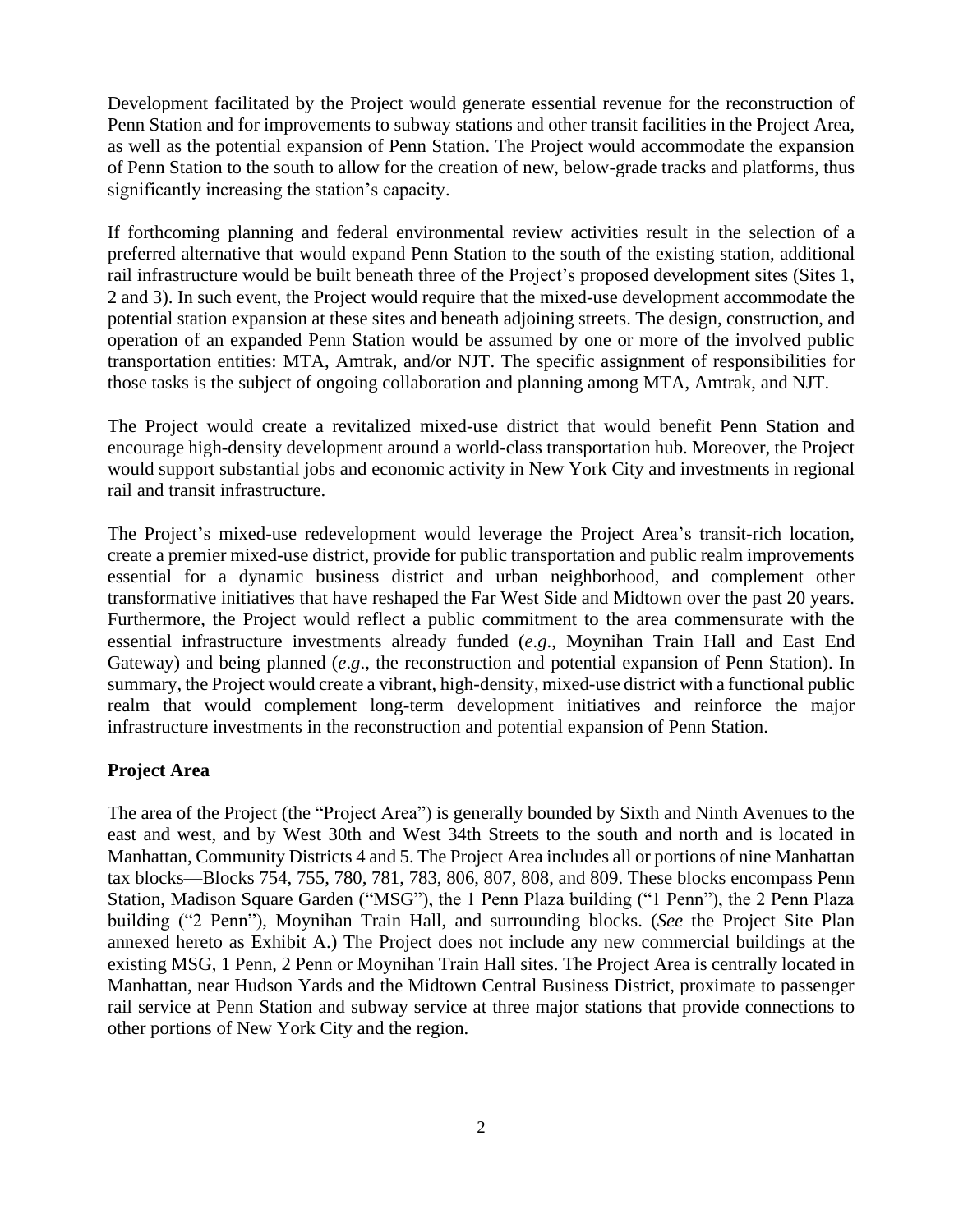#### **Summary of the Project's Elements**:

- **Creation of a transit-oriented district to benefit Penn Station and revitalize the surrounding area**. The Project would result in approximately 20 million gross square feet ("gsf") of primarily Class A commercial office, retail, hotel, and potentially residential space on eight Project Sites.
- **Improvements to area subway stations and transit connections with Penn Station.** ESD, in collaboration with MTA and the private developers of the Project Sites, would construct or cause the construction of transit improvements as part of the Project, subject to the approval of the applicable rail or transit agencies. It is anticipated that transit improvements would be implemented at the following subway stations: 34th Street–Penn Station (Eighth Avenue A/C/E Lines), 34th Street–Penn Station (Seventh Avenue 1/2/3 Lines), and 34th Street–Herald Square (Sixth Avenue B/D/F/M/N/Q/R/W Lines and Port Authority Trans-Hudson ("PATH") train service). Transit improvements would include a below-grade east– west corridor between the 34th Street–Penn (1/2/3 Lines) and 34th Street–Herald Square subway stations, new station entrances, new stairways, widening of existing stairways and platforms, consideration of below-grade north–south circulation east of Seventh Avenue, and other improvements.
- **Implementation of public realm improvements**. The Project would include the construction of public realm improvements in the Project Area, including those that would be constructed in connection with certain of the proposed developments, such as specified setbacks from the street line to widen the effective width of the congested sidewalks adjoining some of the Project Sites. A new public plaza would be constructed on Site 2 as described below.

The Project would support and facilitate independent but related projects to reconstruct and expand Penn Station. These related projects would be undertaken separately by one or more of the involved railroads (MTA, Amtrak, and/or NJT) and, as appropriate, would be subject to their own environmental reviews and approvals processes. Specifically, subject to the approval and agreement of the involved railroads, the Project would support related projects as follows:

- **Reconstruction of the existing Penn Station**. Revenue from the Project's new development would contribute towards funding for substantial improvements to the existing Penn Station through a Penn Station Master Plan that is under development by MTA, Amtrak, and NJT.
- **Potential expansion of Penn Station.** The Project would support the potential southward expansion of Penn Station by (i) providing a potential source of substantial funding for the potential expansion, and (ii) facilitating transit-oriented development above the below-grade expansion of tracks and platforms south of the existing Penn Station. Such an expansion of Penn Station would increase the overall station capacity for train operations and passenger flow. The expanded facility could incorporate additional tracks to substantially increase Penn Station's existing track and platform capacity. Subject to ongoing collaboration and planning among the involved public transportation providers (MTA, Amtrak, and NJT) and any required federal approvals and federal environmental reviews, the potential expansion of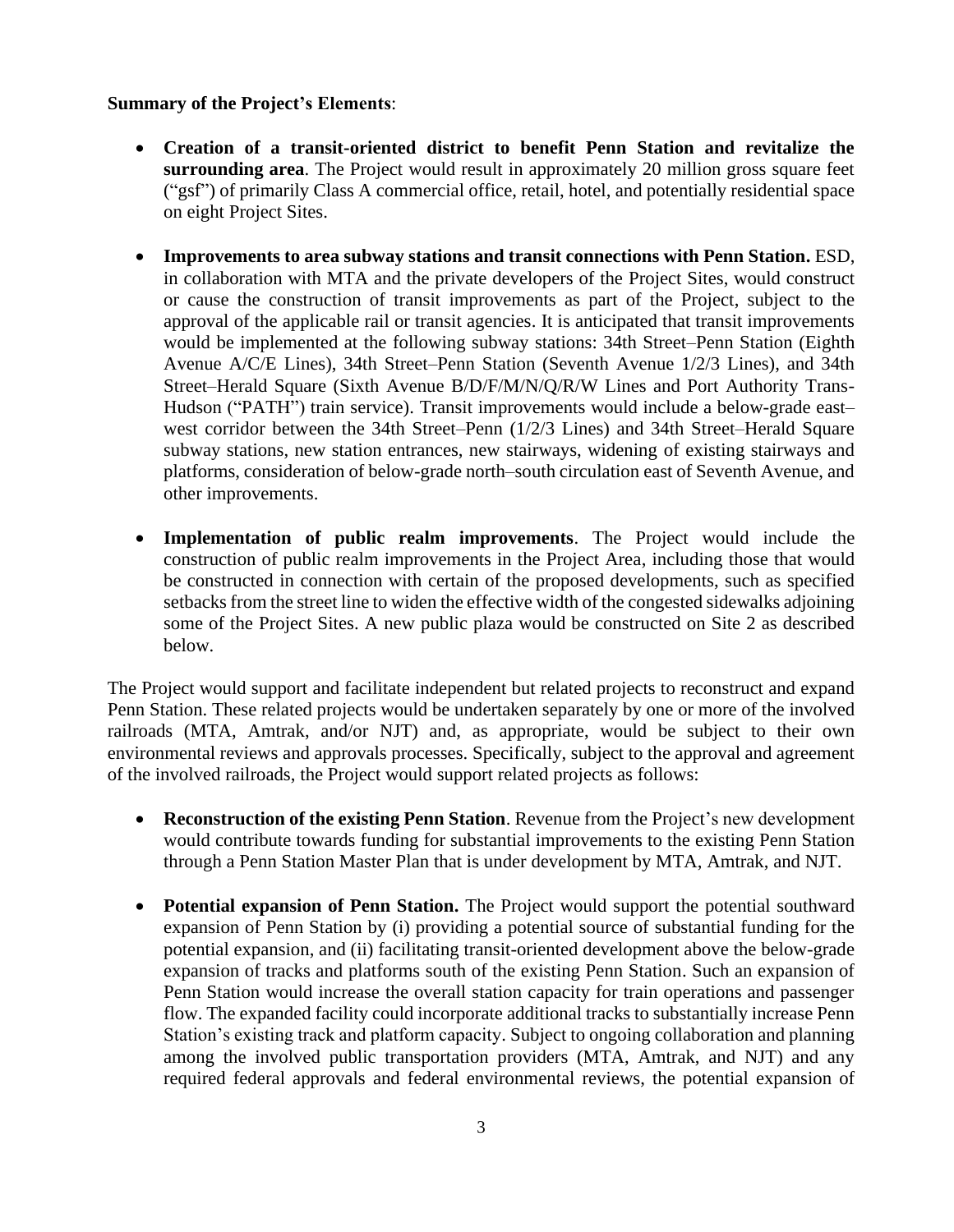Penn Station assumed for planning purposes would occupy the below-grade levels of Block 780 and portions of Blocks 754 and 806 and adjoining streets. If the Penn Station expansion proceeds at this location, the Project would be designed and constructed to accommodate the below-grade rail infrastructure for the potential station expansion, a new above-grade Amtrak service building, and above-grade entrances to the expanded train station. The proposed buildings on Sites 1, 2 and 3 would only proceed if the southern expansion alternative is selected as the preferred alternative by the three railroad entities.

To allow for the implementation of the Project, ESD would override the New York City Zoning Resolution, and other local laws and requirements as applicable, in accordance with the UDC Act and as further discussed in Section VIII below. The Design Guidelines specify the parameters for permitted development of the Project in lieu of zoning or other local laws or requirements inconsistent with the Project.

In accordance with the UDC Act, ESD intends to continue to consult with the City of New York ("City") to accomplish the Project's development goals and the planning and design of public realm and public transportation improvements for the area. In the planning and design of public realm improvements, ESD consulted with the New York City Department of City Planning ("DCP") and the New York City Department of Transportation ("DOT"). Public realm improvements within New York City streets would be subject to the approval of DOT. ESD has been involved with MTA, Amtrak, and NJT regarding the potential expansion of Penn Station and implementation of public transportation improvements. To facilitate implementation of the Project, ESD is also working with Vornado Realty Trust (together with its affiliates, "Vornado"), which has an ownership or controlling interest in all or most of Project Sites 4, 5, 6, 7, and 8 (as depicted in Exhibit A to this GPP), all of which contain connections or potential future connections to and from Penn Station to the broader subway and transit infrastructure.

The Project requires discretionary approvals subject to environmental review under the State Environmental Quality Review Act ("SEQRA") and its implementing regulations set forth in 6 NYCRR Part 617. Pursuant to SEQRA, ESD, as the SEQRA lead agency for the Project, has determined that the Project may have significant adverse environmental impacts and that an Environmental Impact Statement ("EIS") should be prepared. A Draft EIS ("DEIS") has been prepared and following its publication and public review and comment period, a Final EIS ("FEIS") will be completed.

#### **II. PROJECT LOCATION**

The Project Area is depicted on the Project Site Plan annexed hereto as Exhibit A and the Block and Lot Map annexed hereto as Exhibit B. The Project Area includes the following development parcels in the Borough of Manhattan, in the County, City and State of New York:

**Site 1**: a 64,189-sf site at 403-415 Eighth Avenue, between West 30th and West 31st Streets (Block 754, Lots 34–41, 44, 51, and 63);

**Site 2**: a 158,000-sf site that occupies the full block bounded by West 30th and West 31st Streets and Seventh and Eighth Avenues (Block 780, all lots);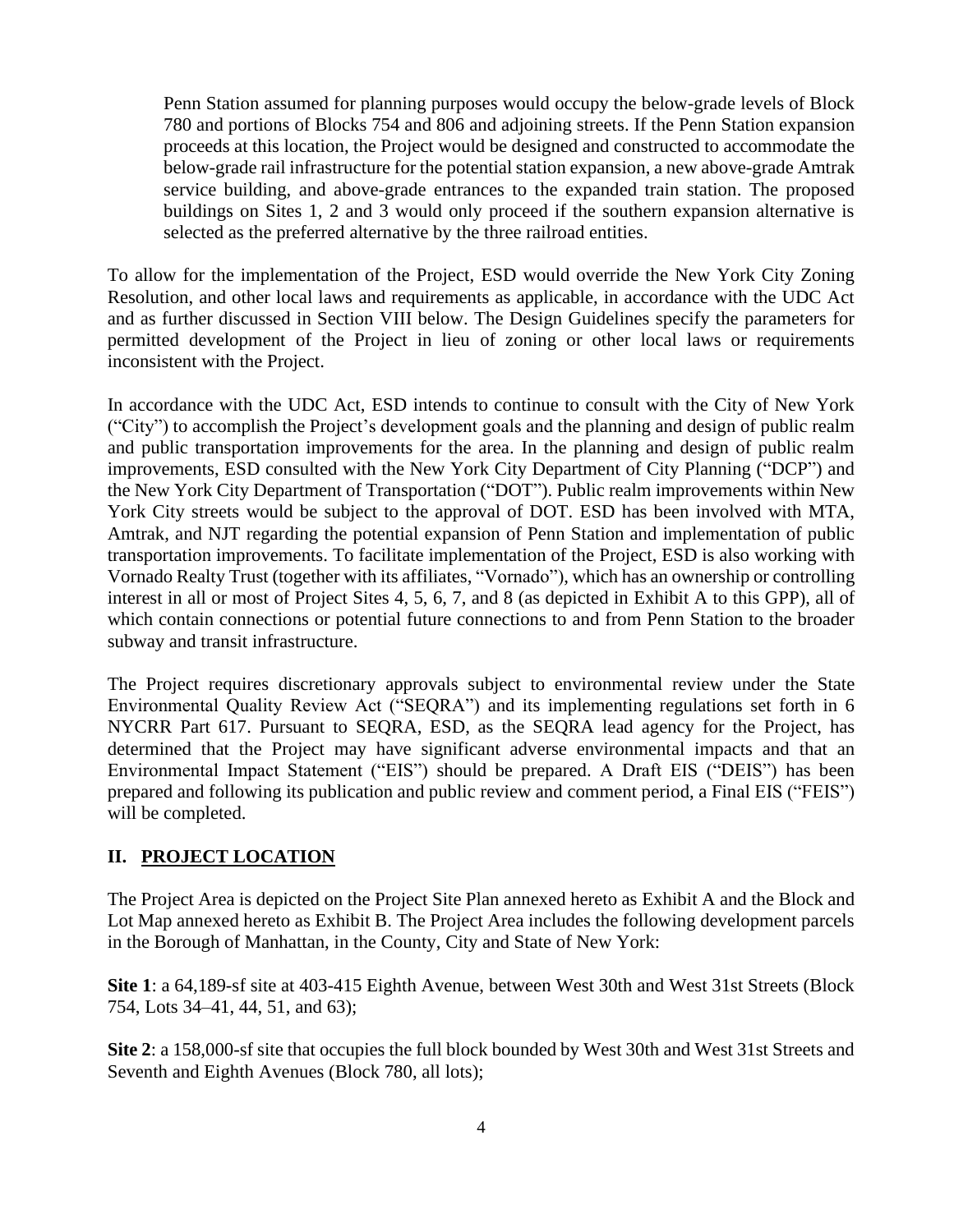**Site 3**: a 44,436-sf site at 363-371 Seventh Avenue between West 30th and West 31st Streets (Block 806, Lots 1, 3, 6, 9, 69, and 76);

**Site 4**: a 34,807-sf site on the east side of Eighth Avenue between West 33rd and West 34th Streets (Block 783, Lot 1 and part of Lot 70);

**Site 5**: a 45,425-sf site on the west side of Seventh Avenue between West 33rd and West 34th Streets (Block 783, Lots 34, 48 and part of Lot 70);

**Site 6**: a 54,313-sf site at 435 Seventh Avenue between West 33rd and West 34th Streets (Block 809, Lots 1, 3, 4, 5, 8, 16, 17, 69, 73, 80, and 82);

**Site 7**: a 79,000-sf site on the east side of Seventh Avenue between West 32nd and West 33rd Streets (Block 808, Master Lot 7501); and

**Site 8**: a 79,000-sf site on the west side of Sixth Avenue between West 32nd and West 33rd Streets (Block 808, Lot 40).

## **III. PROJECT DESCRIPTION**

The Project is a comprehensive redevelopment initiative to revitalize the area around Penn Station. It would address existing substandard and insanitary conditions in the Project Area by introducing much-needed public transportation and public realm improvements and by facilitating high-density, mixed-use development on the Project Sites. The Project would thereby transform a poorly planned and underutilized area with outmoded buildings into a modern, cohesive district. The primary components of the Project are described below.

The Project would facilitate the construction of approximately 20 million gsf of new Class A commercial office space, retail, hotel, and potentially residential space on eight Project Sites within the Project Area. The new developments would provide new entrances and connections for both Penn Station, the subway system and other improvements to transit access for the area. A value-capture framework that could include Payments In Lieu of Taxes ("PILOT"), Payments in Lieu of Sales Taxes ("PILOST"), Payments in Lieu of Mortgage Recording Taxes ("PILOMRT") and other revenues generated by the new development would help fund the reconstruction and potential expansion of Penn Station and other transit or public realm improvements. (*See* Section VI below.)

## **PROJECT SITES 1 THROUGH 8**

Project Sites 1 through 8 would be developed in accordance with the Design Guidelines, as discussed in Section VIII below. The proposed development program for the Project is summarized in the following table: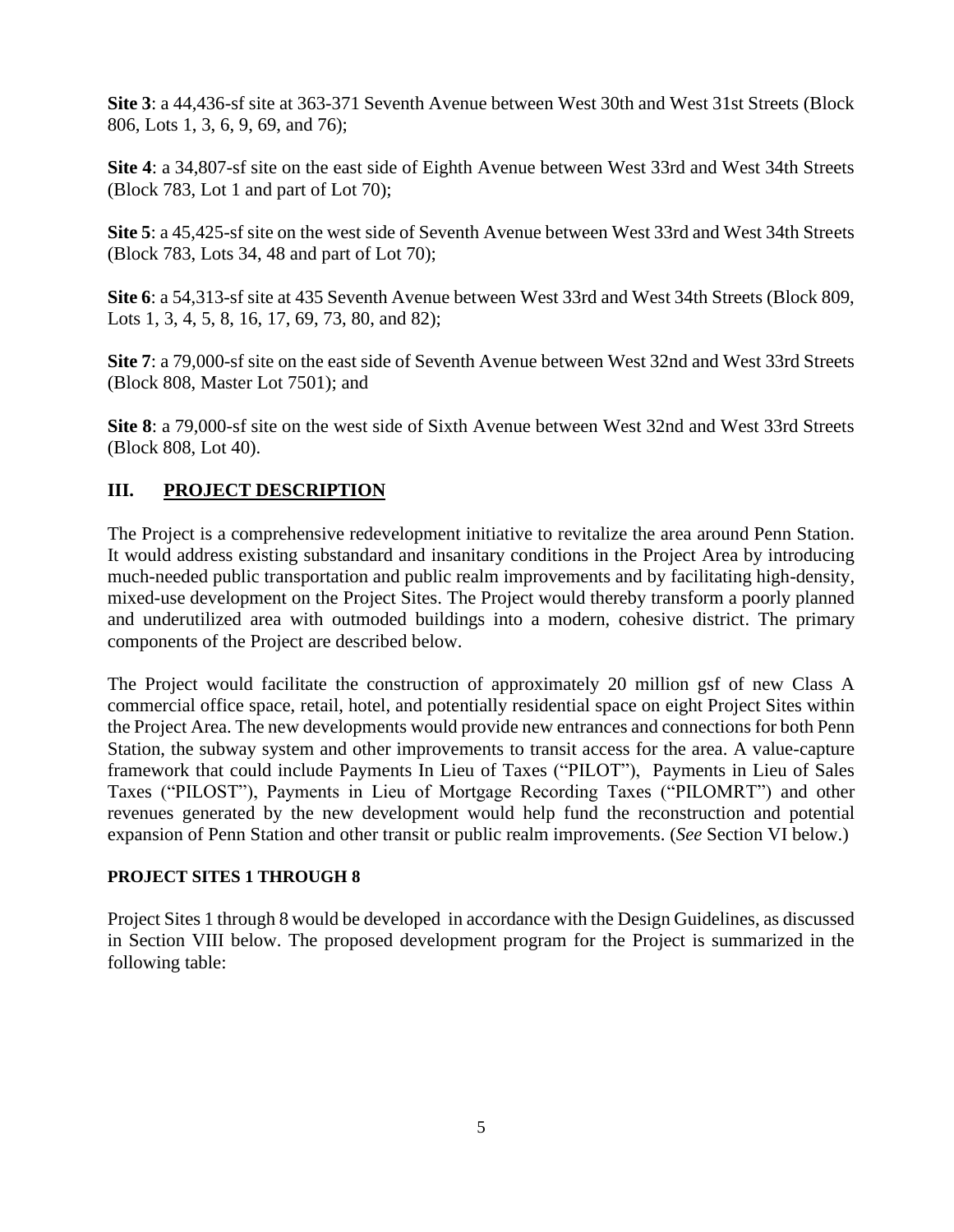|                                                                                                                                     |          | Troject Development Trogram | Total             |                   |                   |          |            |               | Non-              |
|-------------------------------------------------------------------------------------------------------------------------------------|----------|-----------------------------|-------------------|-------------------|-------------------|----------|------------|---------------|-------------------|
|                                                                                                                                     |          |                             | <b>Commercial</b> |                   |                   | Hotel    | Garage     | Parking       | Program           |
| <b>Site</b>                                                                                                                         | Lot Area | <b>Total GSF</b>            | <b>GSF</b>        | <b>Office GSF</b> | <b>Retail GSF</b> | (Rooms)  | <b>GSF</b> | <b>Spaces</b> | Area <del>1</del> |
| 1 <sup>2</sup>                                                                                                                      | 64,189   | 1,283,460                   | 1,039,602         | 751.999           | 6,000             | 563      | 0          | 0             | 243,857           |
| 2                                                                                                                                   | 158,000  | 6,292,118                   | 5,096,615         | 5,060,615         | 36,000            | 0        | 0          | 0             | 1,195,503         |
| 3                                                                                                                                   | 44,436   | 1.769.598                   | 1,433,375         | 1,421,375         | 12,000            | 0        | 0          | 0             | 336,224           |
| 4                                                                                                                                   | 34,807   | 1,100,000                   | 866,000           | 289,160           | 100,000           | 734      | 25,000     | 100           | 209,000           |
| 5                                                                                                                                   | 45,425   | 1,900,000                   | 1,539,000         | 1,418,436         | 120,564           | $\Omega$ | $\Omega$   | $\Omega$      | 361,000           |
| 6                                                                                                                                   | 54,313   | 2,100,000                   | 1,676,000         | 1,554,500         | 121,500           | 0        | 25,000     | 100           | 399,000           |
| 7                                                                                                                                   | 79,000   | 2,600,000                   | 2,081,000         | 1,879,000         | 202,000           | $\Omega$ | 25,000     | 100           | 494,000           |
| 8                                                                                                                                   | 79,000   | 2,600,000                   | 2,081,000         | 1,875,000         | 206,000           | $\Omega$ | 25,000     | 100           | 494,000           |
| Total                                                                                                                               | 559,170  | 19,645,176                  | 15,812,592        | 14,250,085        | 804,064           | 1,297    | 100,000    | 400           | 3,732,583         |
| Notes:                                                                                                                              |          |                             |                   |                   |                   |          |            |               |                   |
| 1) Non-program area includes space for building mechanicals, circulation space associated with transit improvements on the ground   |          |                             |                   |                   |                   |          |            |               |                   |
| and sublevels, back-of-house areas (e.g., hallways and corridors to the building core), certain building core space, and lobby and  |          |                             |                   |                   |                   |          |            |               |                   |
| loading space on the ground and sublevels.                                                                                          |          |                             |                   |                   |                   |          |            |               |                   |
| 2) Site 1 (Block 754) may be developed with an alternate no-hotel mixed-use development program comprised of approximately          |          |                             |                   |                   |                   |          |            |               |                   |
| 1,013,000 gsf office and 16,000 gsf retail.                                                                                         |          |                             |                   |                   |                   |          |            |               |                   |
| 3) The figures in this table represent the maximum development program. Project buildings, when designed, may not fully utilize all |          |                             |                   |                   |                   |          |            |               |                   |
| available gsf and may not include parking.                                                                                          |          |                             |                   |                   |                   |          |            |               |                   |

#### **Project Development Program**

The Project would place limits on the overall floor area of each building, but consistent with zoning concepts used in other high-density commercial areas of New York City, there would be no height limits, except for on the midblock portion of Site 1, where a 400 foot height limit would be imposed. Several factors have been taken into consideration to determine the development program and inform the illustrative depictions of the buildings, including the size of the Project Sites, the floorplate size necessary to accommodate modern office developments, the amount of floor area necessary to achieve high-density buildings that also provide space for on-site transit and public realm improvements, and the floor-to-ceiling heights sought by tenants of Class A office buildings.

#### **PUBLIC TRANSPORTATION AND PUBLIC REALM IMPROVEMENTS**

#### **Public Transportation Improvements**

The Project includes improvements to area subway stations and connections to and from Penn Station. ESD, in collaboration with MTA and the private developers of the Project Sites, would construct or cause the construction of these transit improvements as part of the Project. Transit improvements would be implemented at the 34th Street–Penn Station– Eighth Avenue [A/C/E], 34th Street–Penn Station–Seventh Avenue [1/2/3], and 34th Street–Herald Square–Sixth Avenue [B/D/F/M/N/Q/R/W/PATH] subway stations. The planned public transportation improvements include:

- Sites 1, 2, and 3 (Block 780 and portions of Blocks 754 and 806) New Penn Station connections with publicly accessible in-building connections on Seventh and Eighth Avenues;
- Site 4 (east side of Eighth Avenue between West 33rd and West 34th Streets) New Penn Station entrance at the corner of Eighth Avenue and West 33rd Street incorporating a new West 33rd Street subway entrance; new West 34th Street subway entrance; and widening of the uptown local C/E platform between West 33rd and West 34th Streets. These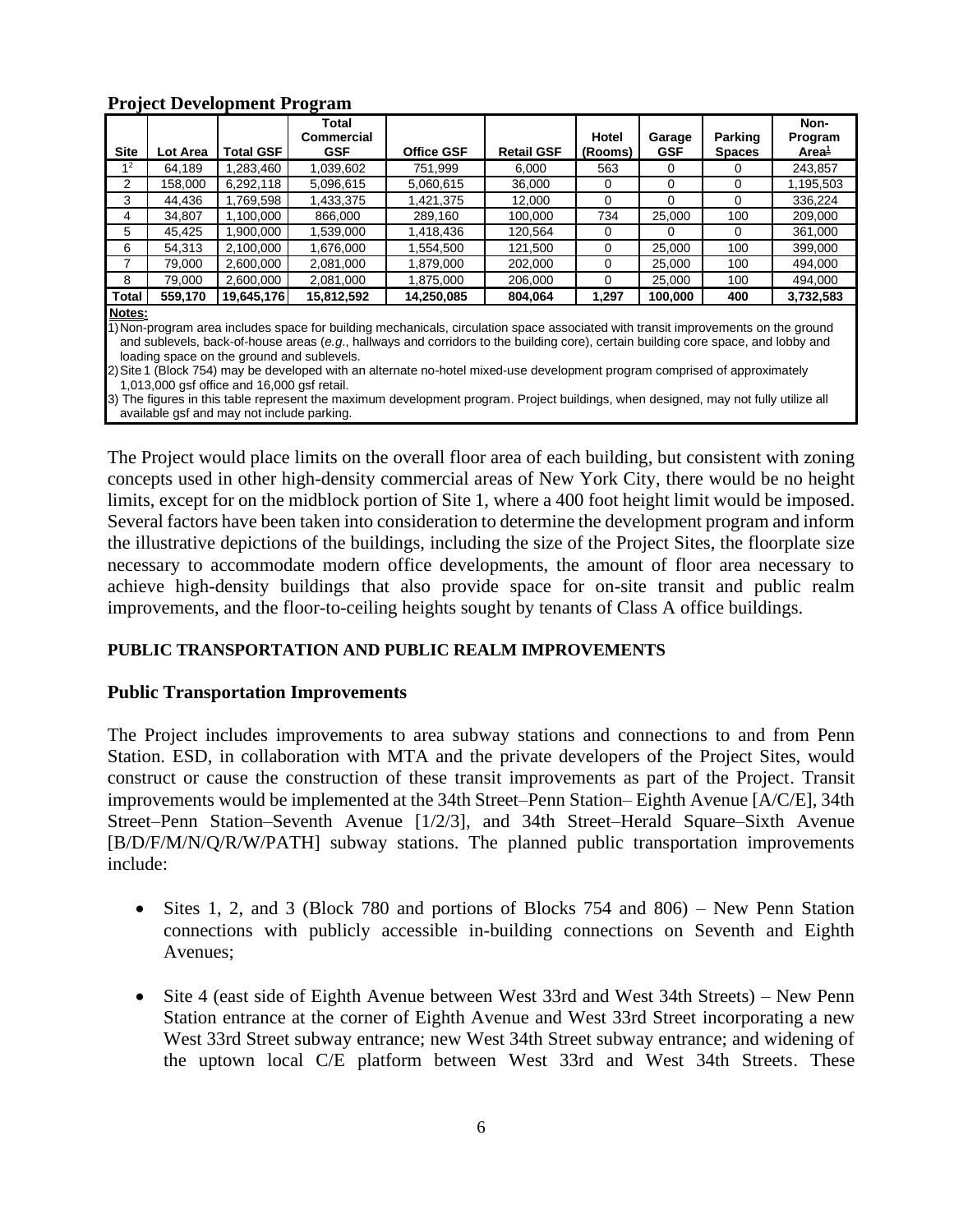improvements would be made to the 34th Street–Penn Station (Eighth Avenue) Subway Station;

- Site 5 (west side of Seventh Avenue between West 33rd and West 34th Streets) New Penn Station entrance on West 34th Street; new West 34th Street subway entrance (possibly incorporated in the new Penn Station entrance); and new West 33rd Street subway entrance. These improvements would be made to the 34th Street–Penn Station (Seventh Avenue) Subway Station;
- Site 6 (Block 809 on the east side of Seventh Avenue between West 33rd and West 34th Streets) – Widened uptown local No. 1 platform between West 33rd and West 34th Streets; new West 33rd Street subway entrance; and new West 34th Street subway entrance. These improvements would be made to the 34th Street–Penn Station (Seventh Avenue) Subway Station;
- Site 7 Widened uptown local No. 1 platform between West 32nd and West 33rd Streets; new West 32nd Street subway entrance east of Seventh Avenue; new West 33rd Street subway entrance east of Seventh Avenue; a new ADA-compliant elevator adjacent to this entrance; and new express No. 2/3 platform stairs at the south end of the station. These improvements would be made to the 34th Street–Penn Station (Seventh Avenue) Subway Station;
- Site 8 New street level stairs at West 32nd and West 33rd Streets and Sixth Avenue, plus additional escalators and/or other vertical circulation elements as needed in consultation with MTA and NYCT; two reconstructed mezzanine stairs connecting the N/Q/R/W and B/D/F/M; reconfigured fare control area at the B/D/F/M mezzanine level; and a replacement PATH elevator in the new building on Site 8. These improvements would be made to the 34th Street– Herald Square Subway Station; and
- Sites 7 and 8 An east-west underground corridor connecting the 34th Street–Herald Square and the 34th Street-Penn Station (Seventh Avenue) Subway Stations and providing access to the mixed-use development at Sites 7 and 8.

The above-described improvements are subject to further refinement and may include alternative locations, configurations and improvements as planning advances with MTA, Amtrak, NJT and/or the applicable private developers. In addition, a potential north–south below-grade concourse east of Seventh Avenue (between approximately West 30th and West 34th Streets), one or two new crossings below Seventh Avenue to connect Penn Station to the potential new north–south concourse, and an underground passage from the potential expansion of Penn Station to Moynihan Train Hall could be constructed as part of the Project, subject to additional analysis for engineering and financial feasibility.

#### **Public Realm Improvements**

The Project would facilitate above-grade public realm improvements, including new passive open space, sidewalk widenings, enhancements to existing open space, the potential creation of shared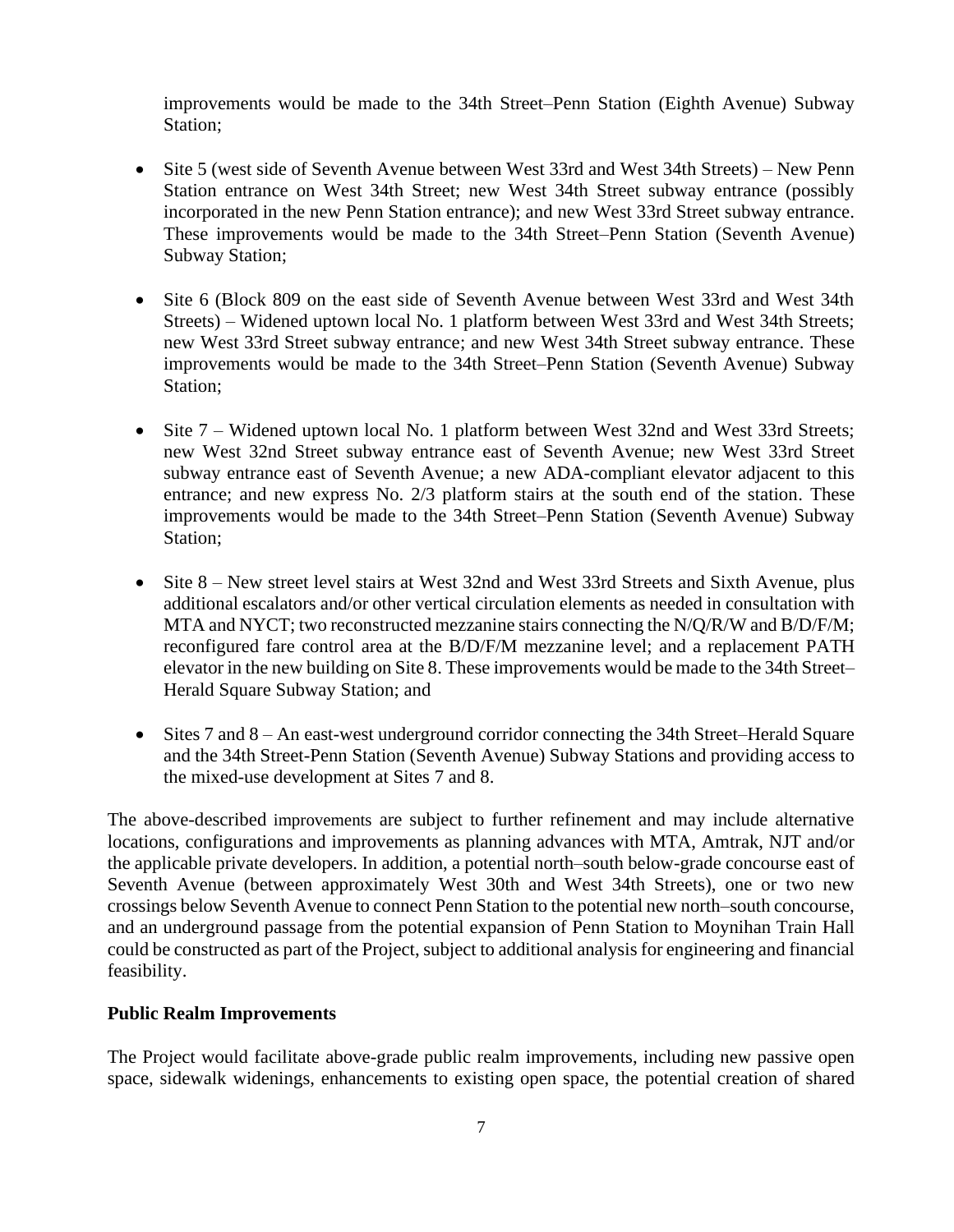streets, and the addition of and improvements to bike lanes. It also potentially could include a publicly accessible sky concourse above Plaza 33 with access through the 1 Penn Plaza and 2 Penn Plaza office buildings.

### Open Space

The Project would introduce a new through-block open space on Site 2 between West 30th and West 31st Streets. The proposed open space would be a public plaza constructed in connection with the mixed-use buildings on Site 2. The plaza would be approximately 30,800 sf (0.71 acres) and would provide a variety of hard- and soft-scape features to support passive recreation as well as a midblock pedestrian connection between West 30th and West 31st Streets. In addition, the plaza would include access and egress points to the expanded Penn Station. The proposed public plaza on Site 2 would provide new open space amenities directly above a modernized and expanded Penn Station, and would serve the new mixed-use district surrounding Penn Station and adjacent neighborhoods. The new public plaza would provide passive open space for residents, workers, and visitors to the area.

Plaza 33 is an existing public plaza on West 33rd Street west of Seventh Avenue, adjacent to the East End Gateway, the newly opened entrance to the LIRR Penn Station concourse at West 33rd Street and Seventh Avenue. Subject to DOT approval, Plaza 33 would be augmented to provide an enhanced landscaped environment for passive recreation, programming, and pedestrian circulation. Plaza 33 would be integrated with other public realm improvements in the vicinity of Plaza 33, such as the wider sidewalk along the west of Seventh Avenue and the potential shared street on West 33rd Street that could extend to Ninth Avenue. These improvements are intended to create an inviting open space amenity with a clear hierarchy and organization of space that balances the pedestrian circulation and passive recreation functions of the plaza.

#### Sidewalk Widenings

Sidewalks would be widened in connection with construction on the Project Sites adjoining the Cityowned mapped streets at the locations listed below:

- The entire north side of West 30th Street between Seventh and Eighth Avenues, and portions of the north side of West 30th Street, between Eighth and Ninth Avenues and Sixth and Seventh Avenues;
- The entire south side of West 31st Street between Seventh and Eighth Avenues, and portions of the south side of West 31st Street, between Eighth and Ninth Avenues and Sixth and Seventh Avenues;
- Both sides of West 33rd Street between Sixth and Seventh Avenues (all the south side and the western portion of the north side);
- Both sides of Eighth Avenue between West 30th and West 31st Streets, and the east side of Eighth Avenue between West 33rd and West 34th Streets;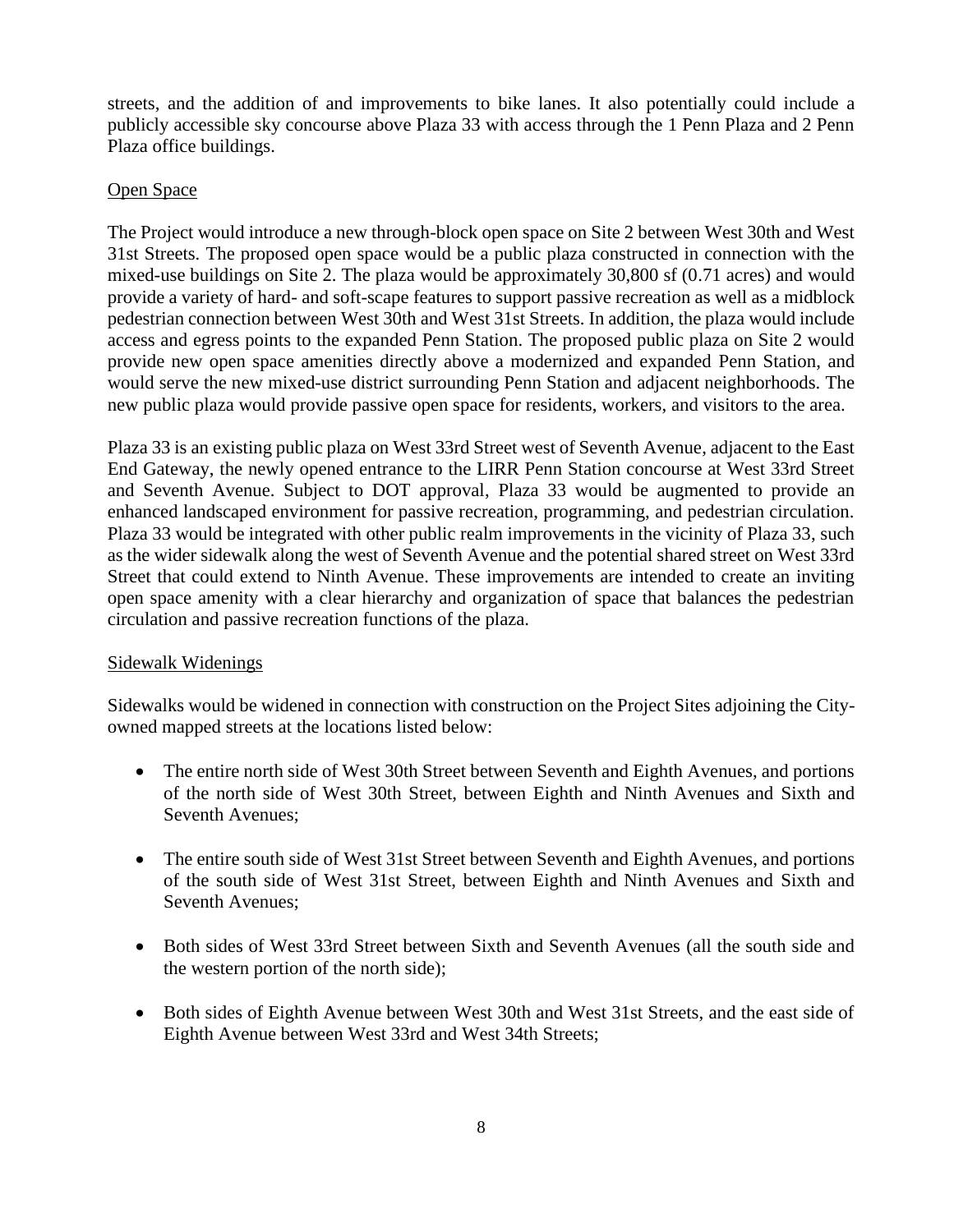- Both sides of Seventh Avenue between West 30th and West 31st Streets, both sides of Seventh Avenue between West 33rd and West 34th Streets, and the east side of Seventh Avenue between West 32nd and West 33rd Streets; and
- West side of Sixth Avenue between West 32nd and West 33rd Streets.

#### Shared Streets

The Project envisions, in coordination with DOT, the potential for "shared streets" to relieve sidewalk crowding for pedestrians and provide opportunities for functional elements such as seating, plantings, and street furniture. A "shared street" is a roadway designed for slow travel speeds where pedestrians and cyclists share the right-of-way with slow-moving vehicles. Shared streets are designed to accommodate high pedestrian volumes and low traffic volumes and speeds.

Shared street corridors may be further explored for implementation along West 32nd Street between Sixth and Seventh Avenues, and West 33rd Street between Sixth and Ninth Avenues. These street segments could be converted to shared streets, which would enhance the pedestrian experience and provide an opportunity for passive recreation for residents, workers, and visitors to the area.

Access to all buildings and businesses would be maintained, allowing for servicing, loading, and deliveries. Shared streets could be developed through a variety of means, either temporary (*e.g*., roadway painting, moveable planters and street furniture) or permanent (*e.g.*, a rebuilt street with the roadway flush from building line to building line, rather than with a typical curb line grade separation).

#### Bicycle Lanes

The Project would allow for the installation of protected bicycle lanes along Seventh and Eighth Avenues and a standard bicycle lane along West 31st Street within the Project Area, subject to the approval of DOT. Along Seventh Avenue, the existing bicycle lane, which currently terminates at West 30th Street, is expected to be extended north by DOT. On Eighth Avenue, a bicycle lane already exists and will be maintained. The Project would allow for the enhancement of bicycle lane infrastructure within the Project Area along these two corridors. As part of the development of Sites 1, 2, and 3, the Project would accommodate bicycle lanes between Sixth and Ninth Avenues along West 31st Street.

#### **SUPPORT FOR PENN STATION RECONSTRUCTION AND POTENTIAL EXPANSION**

The Project would generate financial support for the potential expansion of Penn Station and would be designed and constructed to accommodate an integrated below-grade expansion of tracks and platforms south of the existing Penn Station. One or more of the involved public transportation entities (MTA, Amtrak, and/or NJT) would design, construct and operate the expansion of Penn Station. The expansion, if constructed, would substantially increase the station's platform capacity, addressing critical infrastructure constraints at Penn Station, as well as current limitations on train operations within Penn Station, and would be integrated with Penn Station and Moynihan Train Hall to create the Empire Station Complex.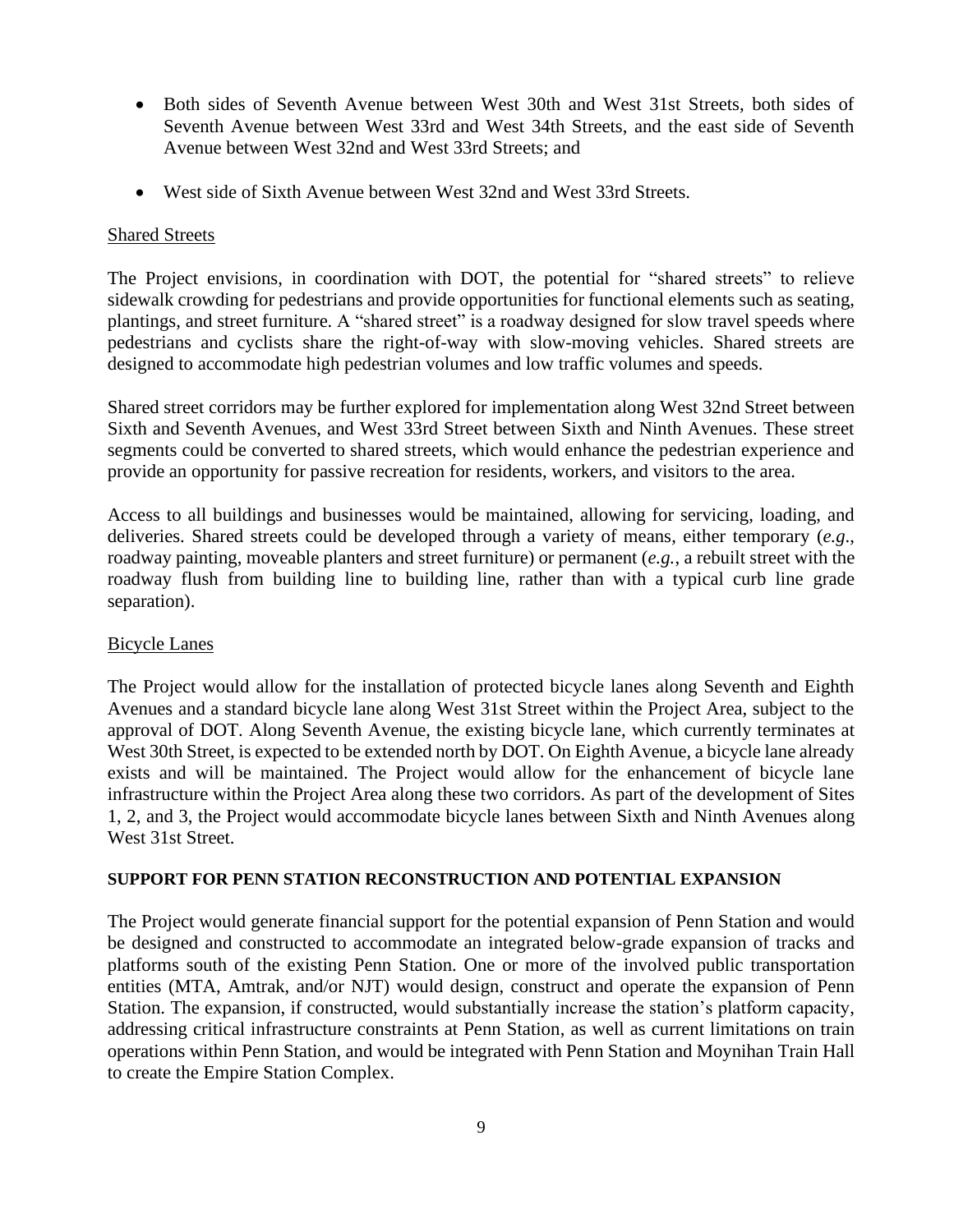Subject to further planning and applicable federal approvals, the potential expansion of Penn Station would encompass Block 780 immediately to the south (bounded by Seventh and Eighth Avenues and West 30th and West 31st Streets), the western portion of Block 806 on the east side of Seventh Avenue, and the eastern portion of Block 754 on the west side of Eighth Avenue. Development of an expanded Penn Station may require the removal of all buildings currently existing on these blocks within the Project Area.

The potential station expansion could add new tracks and new platforms—the exact number and configuration would be determined by service operations and engineering studies by one or more of the involved public transportation entities. The new tracks and platforms are expected to primarily serve NJT, whose rail operations are currently the most constrained of the three railroads using Penn Station. NJT also anticipates the highest rate of service growth in mid- and long-term projections. The addition of these tracks could free up capacity on existing tracks in Penn Station. The platforms and stairways in the potential southward expansion of Penn Station would allow for sufficient passenger circulation space to avoid overcrowding. It is contemplated that the proposed aboveground development would be planned and designed to accommodate the expanded station, which would be designed in coordination with the station project to accommodate the structure and foundations required to support the development over the station. The expanded Penn Station could include a mezzanine level to connect passengers to Level A (the lower level) of the existing Penn Station under West 31st Street and could house mechanical and electrical systems and back-of-house space. Entrances to an expanded Penn Station would be integrated into the proposed developments on Project Sites 1, 2, and 3.

The full capacity of the Penn Station potential expansion is not expected to be realized until the new two-track Hudson River tunnel and Gateway Program are fully operational. The Hudson River tunnel project, all elements of the Gateway Program, and the potential expansion of Penn Station are independent of the Project. The potential expansion of Penn Station is anticipated to be the only one of these projects that could receive funding generated by the Project—all other components of the Gateway Program are anticipated to be funded by other sources.

In addition to accommodating and providing support for an expanded Penn Station, the Project would support the reconstruction of the existing Penn Station. Specifically, the Project's mixed-use development would generate some portion of the revenue to fund the reconstruction of Penn Station under the Penn Station Master Plan. Improvements to be provided under the Penn Station Master Plan could address the functionality, operations, capacity, and safety of the current station and integrate the three primary locations (*i*.*e*., the current Penn Station, Moynihan Train Hall and the expanded Penn Station) that would comprise the Empire Station Complex into a single, multi-modal complex. Implementation of the Penn Station Master Plan is an independent but related project to the Project, and it would be undertaken separately by one or more of the involved railroads (MTA, Amtrak, and/or NJT).

#### **IV. PURPOSE AND NEED FOR THE PROJECT**.

The primary purpose of the Project is to transform a substandard and insanitary area in and around Penn Station into a revitalized, high-density, sustainable, and transit-oriented mixed-use district that incorporates civic facilities, including substantial improvements to the subway stations surrounding Penn Station and the connecting below-grade passageways leading to and from Penn Station. When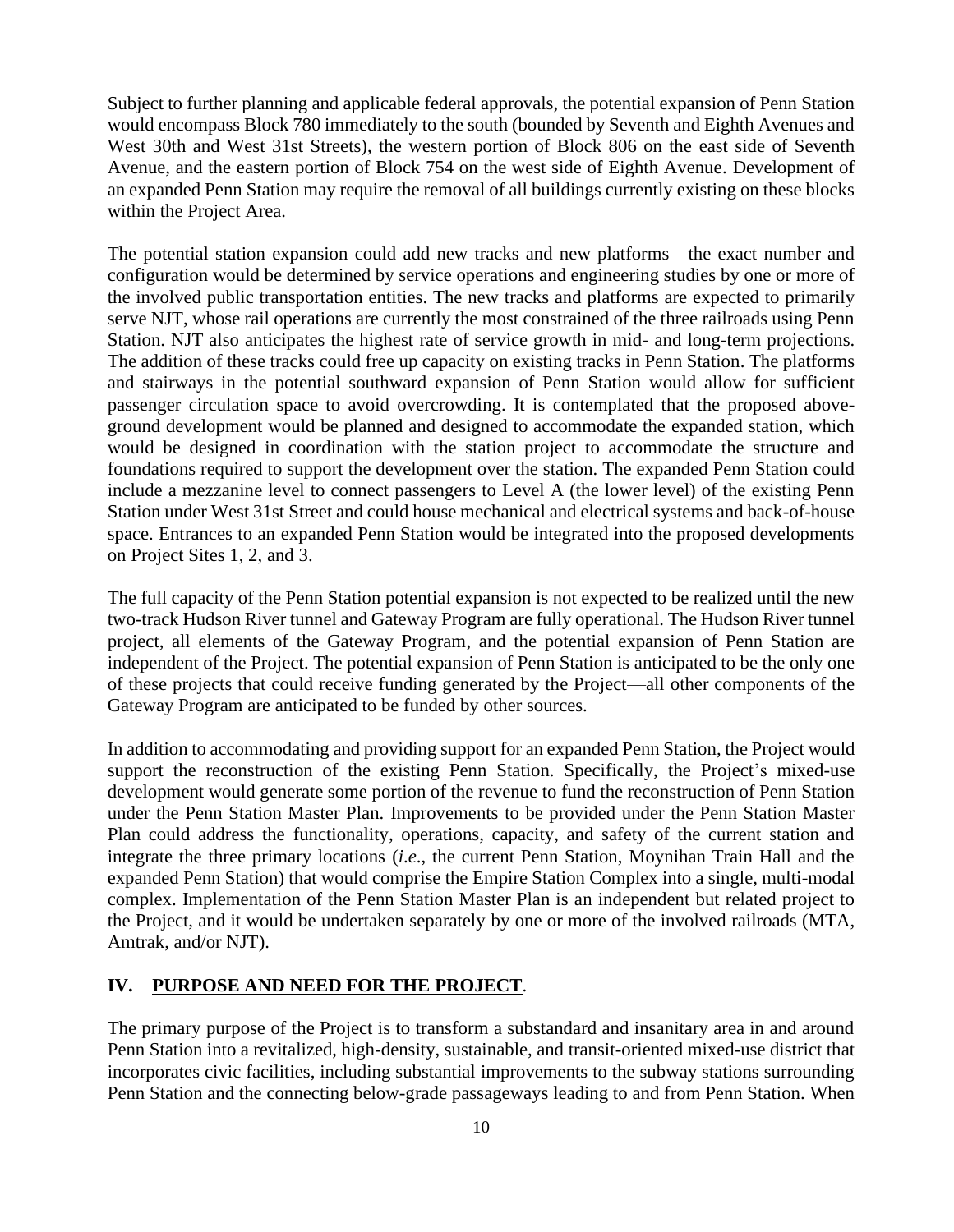implemented, the Project also would generate revenue to help fund the reconstruction of the existing Penn Station, the potential expansion of Penn Station and other transit and public realm improvements, and support economic growth in New York City and the region.

#### **REVITALIZATION OF THE PENN STATION AREA**

Despite its adjacency to the busiest transit hub in North America, commercial office development in the vicinity of Penn Station has been limited by overburdened and degraded transit infrastructure, aging building stock, and poor pedestrian circulation. The last major building in the Project Area (1 Penn) was constructed almost 50 years ago (1970–1972). Aside from the recent ESD-led transformation of the underutilized James A. Farley Building ("Farley Building") into the Moynihan Train Hall and new commercial development, the neighborhood immediately surrounding Penn Station is characterized primarily by outmoded and substandard buildings, shuttered businesses, limited low-quality retail offerings, congested sidewalks, underutilized land, and sparse publicly accessible open space. Nonetheless, the Project Area provides a significant opportunity for sustainable growth in New York City due to its unmatched access to the region's rail and transit network, with the potential for future development to incorporate sustainable, resilient, and energyefficient infrastructure.

The Project Area is one of the most transit-rich areas in the City, but the public realm, both above and below grade, is substandard and deters redevelopment. The subway stations that serve Penn Station along Sixth, Seventh, and Eighth Avenues are among the busiest subway stations in the City (the 3rd, 6th, and 7th busiest in 2019). Entrances are often difficult to locate, with small, inconspicuous entryways. Below grade, subway infrastructure is overburdened with narrow stairs and corridors, crowded platforms, and poor accessibility. At grade, the public realm, including sidewalks and pedestrian circulation spaces, are overcrowded, and sidewalks are too narrow to accommodate the high volume of pedestrians in the area.

#### **RECONSTRUCTION AND POTENTIAL EXPANSION OF PENN STATION**

Penn Station is located at the center of the Project Area. The combination of the low-cost construction redesign in the 1960s, inadequate investment in the station over time, and a steady rise in ridership has strained the station's infrastructure and systems and degraded the user experience. Almost 60 years after the demolition and underground reconstruction of Penn Station, the facility is substandard, poorly configured, and in dire need of major investment to maintain operations, renew its infrastructure, improve its revenue stream, and re-establish itself as the premier rail transportation center in the region. A substantially improved Penn Station, along with the recently completed Moynihan Train Hall across Eighth Avenue, would catalyze the economic revival of the surrounding area.

On a typical day, nearly 600,000 trips are navigated through Penn Station's narrow underground corridors (more than three times the number of daily trips in the 1960s), which are devoid of natural light, consistent wayfinding, and sufficient waiting areas. Penn Station commuters experience congested platforms and concourse levels, poor pedestrian accessibility (entrance and egress points are particularly difficult to navigate for persons with mobility issues), a lack of sufficient passenger waiting and overflow space, and a lack of sufficient public restroom facilities. The overall customer experience is universally perceived as very poor, particularly on the lower level, due to low ceiling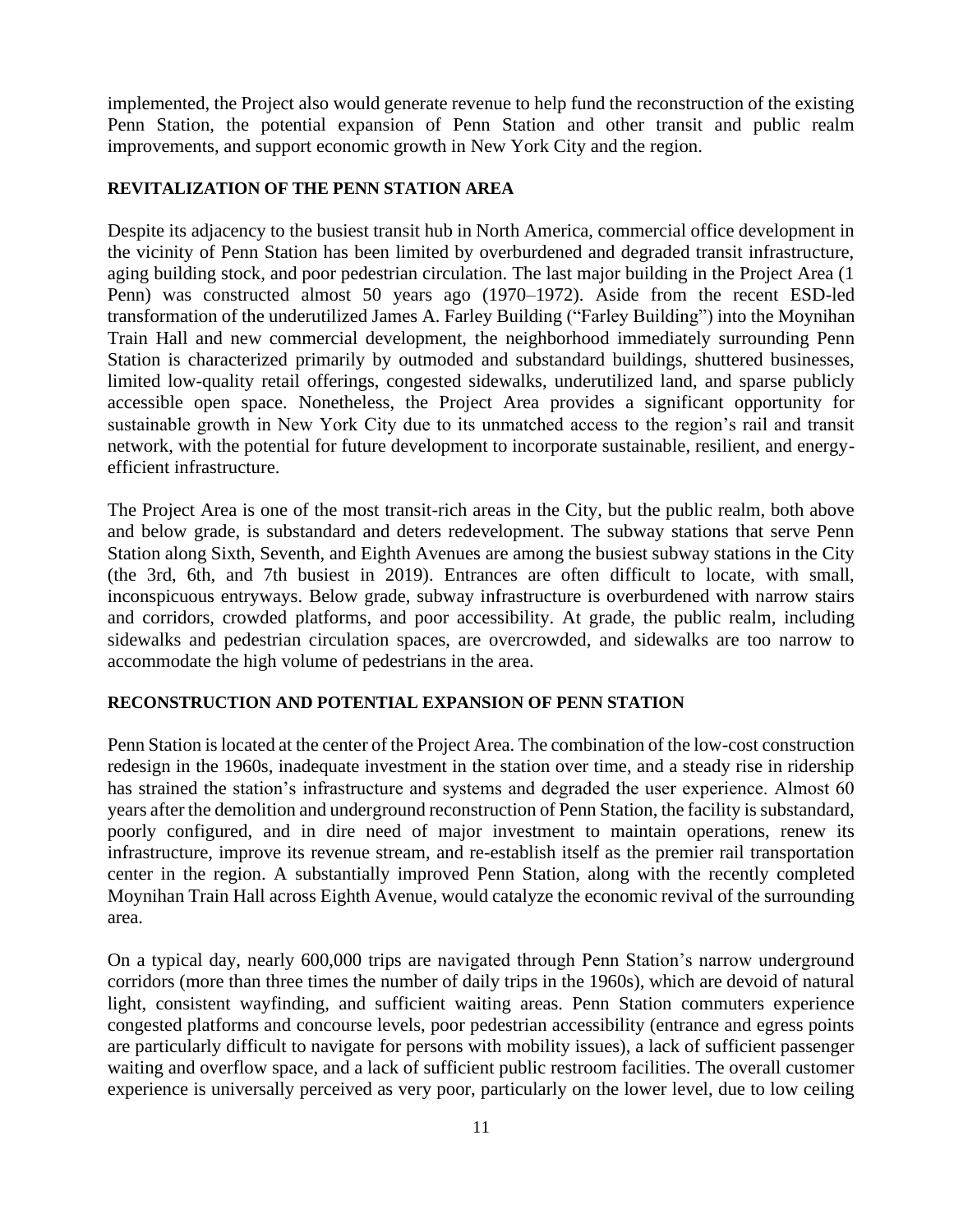heights, narrow corridors and concourses, poor lighting, and outdated and inadequate wayfinding and passenger information systems.

Ridership through Penn Station, though impacted in the short term by the COVID-19 pandemic, is projected to continue to increase as service is expanded and the population in the LIRR, NJT, Amtrak, and Metro-North service areas continues to grow. Responding to this growing need, Amtrak, NJT, MTA, and New York State are engaged in planning to address these constraints, expand service, and extend existing service to new locations.

Although recent initiatives like the new Moynihan Train Hall and the West End Concourse will help relieve congestion and thereby improve the passenger experience in Penn Station, the current station will still be operating well beyond its capacity in terms of both trains and passengers and will remain overcrowded and difficult to navigate. Frequent rail delays, confusing wayfinding, and aesthetically uninviting concourse levels are synonymous with the current Penn Station and frustrate thousands of commuters every day. In the future, without any expansion of the current Penn Station, overcrowding will continue to worsen as the number of commuters grows. The Empire Station Complex would build upon the recent improvements to Penn Station and facilitate the transformation of the Project Area into a revitalized mixed-used district that could leverage and support the proposed public transportation improvements. To help effectuate these plans for the reconstruction and potential expansion of Penn Station, funding sources and improved area-wide transit and public realm improvements will be required. The Project is designed to achieve these objectives.

## **V. GOALS FOR THE PROJECT**.

The goals and associated objectives for the Project are as follows:

### **Goal 1: Revitalize the area surrounding Penn Station with new, sustainable, high-density mixed-use development.**

- Address substandard and insanitary conditions in the Project Area;
- Provide a substantial amount of new mixed-use development to create a cohesive, transitoriented district that will capitalize on the Project Area's Midtown Manhattan location proximate to passenger rail service at Penn Station and three major subway stations;
- Foster and support economic growth and tax revenue through the creation of jobs and economic activity during construction, and through the provision of new commercial and potentially residential space to accommodate New York City's long-term growth, targeting the modern needs of office tenants (*i.e*., generous column spacing, large ceiling heights and upgraded mechanical systems); and
- Maximize incorporation of sustainable design practices to achieve environmentally superior performance in the new buildings.

#### **Goal 2: Improve passenger rail and transit facilities and pedestrian circulation, access, and safety.**

• Facilitate transit improvements at the 34th Street–Penn Station–Eighth Avenue [A/C/E], 34th Street–Penn Station–Seventh Avenue [1/2/3], and 34th Street–Herald Square–Sixth Avenue [B/D/F/M/N/Q/R/W/PATH] subway stations to better accommodate passenger volumes in these stations;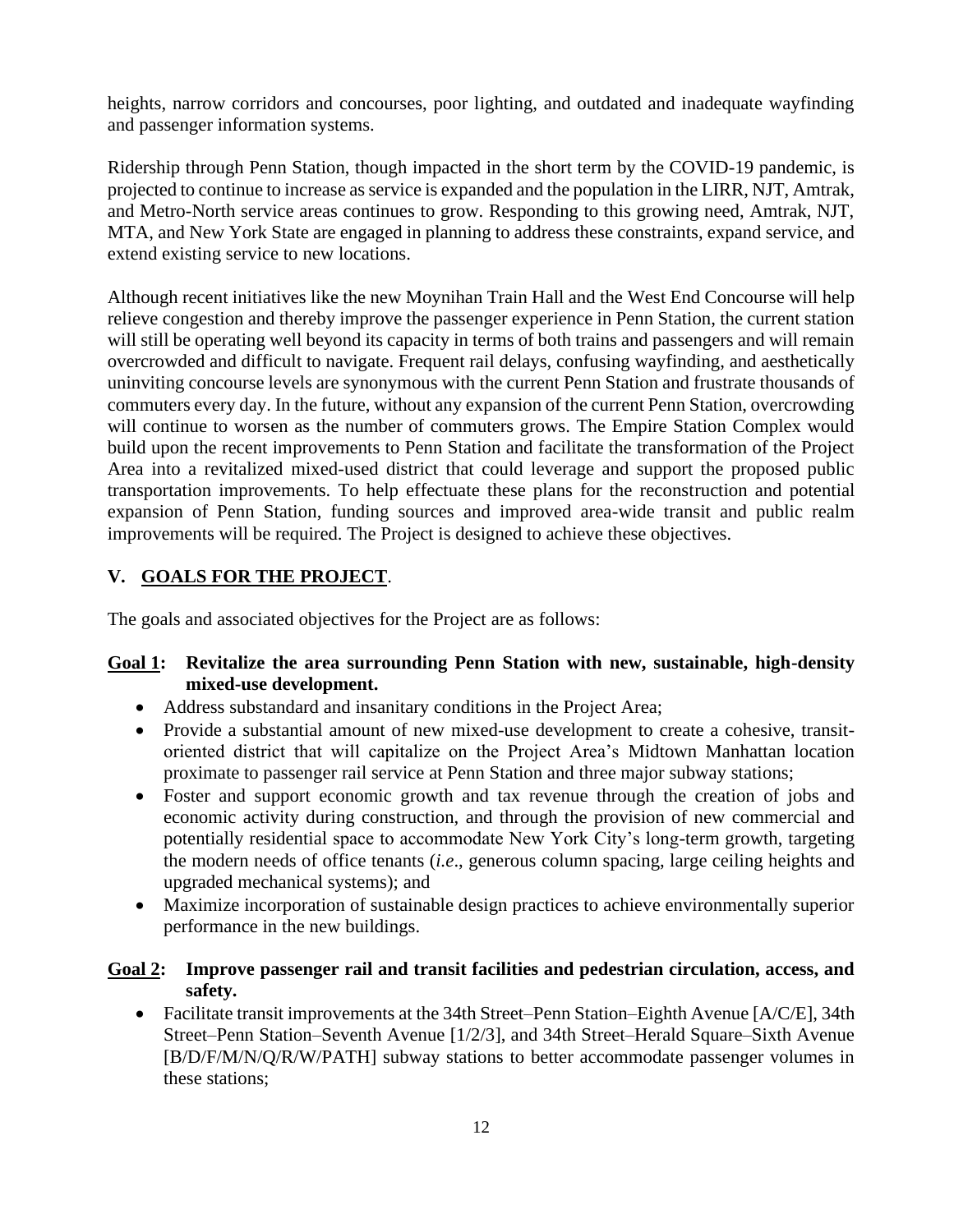- Create a below-grade east-west corridor connecting the 34th Street–Herald Square and the 34th Street-Penn Station-Seventh Avenue subway stations;
- Facilitate public realm improvements in the Project Area, including widened sidewalks, creation of shared streets, and installation of protected bike lanes; and
- Create publicly accessible passive open space to serve residents, workers, and visitors in the area.

#### **Goal 3: Support improvements to address substandard conditions in Penn Station.**

- Maximize revenue generated by the new development to fund, in part, improvements to Penn Station by MTA, Amtrak, and NJT; and
- Utilize the adjacency of certain development sites to expand Penn Station ingress and egress and increase identifiable entrances.

#### **Goal 4: Support and accommodate future capacity increases at Penn Station.**

- Maximize revenue generated by the new development to fund, in part, the potential expansion of Penn Station to accommodate new, below-grade tracks and platforms, to be designed, constructed and operated per arrangements among MTA, Amtrak, and NJT (such expansion is anticipated to significantly increase the station's track and platform capacity); and
- Subject to federal reviews and approvals, accommodate the potential southward expansion of Penn Station through the planning, design and construction of the development sites on the blocks above the potential expansion.

### **VI. SITE ACQUISITION, LEASE STRUCTURE AND PROJECT FUNDING**

Subject to ongoing planning and review by the involved federal agencies and railroads, acquisition of the property needed for the potential Penn Station expansion (Project Sites 1, 2 and 3, designated respectively as part of Block 754, Block 780 and part of Block 806) would be effectuated by negotiated purchase with the current property owners and/or through the exercise of eminent domain. A determination has not been made as to whether the property acquisitions for the potential Penn Station southward expansion would be undertaken, in whole or in part, by ESD or by Amtrak, MTA or another public entity. Decisions about which public entity or entities would be responsible for the property acquisitions for such Penn Station expansion, how ownership, use and occupancy of the sites would be allocated, and the allocation of responsibilities for the costs of acquisition, construction, operation, maintenance, and upkeep of the new station facilities, are subject to further collaboration with the involved railroad entities and to the selection of the Penn Station expansion sites identified above (Project Sites 1, 2 and 3) as the preferred alternative in the forthcoming federal review and approval process for the station expansion to be conducted by one or more of the involved railroad entities.

All or most of Project Sites 4, 5, 6, 7, and 8 are owned or controlled by Vornado. It is anticipated that prior to development of a Project Site, ESD will acquire an interest in title to the applicable Project Site and in turn ground lease the sites to Vornado and the as-of-yet unidentified future developers of Project Sites 1, 2 and 3. Whether or not ESD undertakes the initial acquisitions of Project Sites 1, 2 and 3, it is anticipated that ESD would acquire an interest in title to those proposed Penn Station expansion sites and thereby effectuate the ground leases. Future mixed-use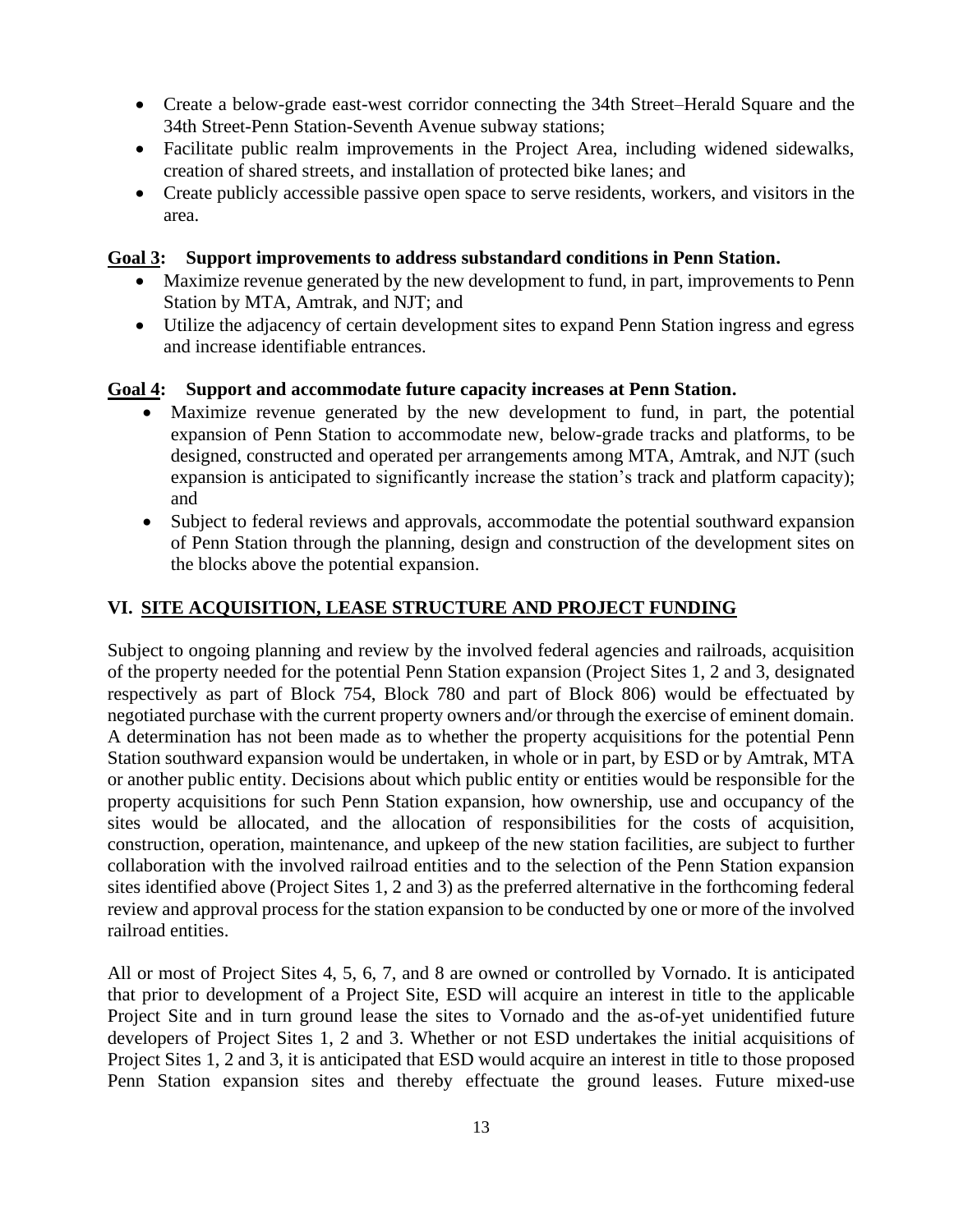development on all eight Project Sites is anticipated to be privately financed by the developer of each site.

The Project is expected to generate revenue streams to support the reconstruction and potential southward expansion of Penn Station along with other public realm and transit improvements. The revenues generated by the Project will be structured in a value-capture framework to support such uses and may include PILOT, PILOST, PILOMRT, payments for development rights, and proceeds from the sale of land and/or ground lease payments as applicable. The structure of any PILOT would be determined in consultation with the City.

The development on Project Sites 1, 2 and 3 would be funded by private developers, provided, however, that one or more of the rail transportation entities (*i*.*e*., MTA, Amtrak or NJT) would provide or arrange the funding for the potential Penn Station expansion and other transportation related improvements that would occur on these sites. As mentioned above, no determination has been made as to whether the acquisitions of these sites (needed for the potential Penn Station expansion, should this location be selected as the preferred alternative) would be undertaken, in whole or in part, by Amtrak, MTA, ESD or another public entity. Decisions about which public entity or entities would be responsible for the acquisition costs for these sites are subject to the forthcoming federal review and approval process for the Penn Station expansion.

The development of Project Sites 4, 5, 6, 7 and 8 would be funded by Vornado or by one or more private developers. Such developers may enter into transactions pursuant to which ESD could acquire, for nominal consideration, an interest in title to the site from the developer and long-term net-ground-lease the site to the developer for development pursuant to this GPP.

The developer of any of the Project Sites would pay to ESD PILOT, PILOST and/or PILOMRT and other amounts as applicable (*e*.*g*., proceeds from the sale of land and/or ground lease payments with respect to Project Sites 1, 2 and 3 only), and/or payments related to development rights, subject to negotiated agreement with developers of the Project Sites. As mentioned above, the structure of any PILOT would be determined in consultation with the City.

The revenues derived from the Project would allow for direct funding and/or financing mechanisms to finance the reconstruction of the existing station and the construction of the potential expanded station. These financing mechanisms may include federal grants, state appropriations, bond structures, and/or federal loan programs.

## **VII. UDC ACT SECTION 10(d), 10(c) AND 10(g) FINDINGS; PUBLIC PURPOSE**

ESD, pursuant to Section 10 of the UDC Act, makes the findings set forth below. The findings are supported and complemented by the determinations and statements of fact described in the Draft Environmental Impact Statement and in *The Empire Station Complex Neighborhood Conditions Study,* dated February 2021 (the "Neighborhood Conditions Study"), which was prepared on behalf of ESD by VHB, Inc.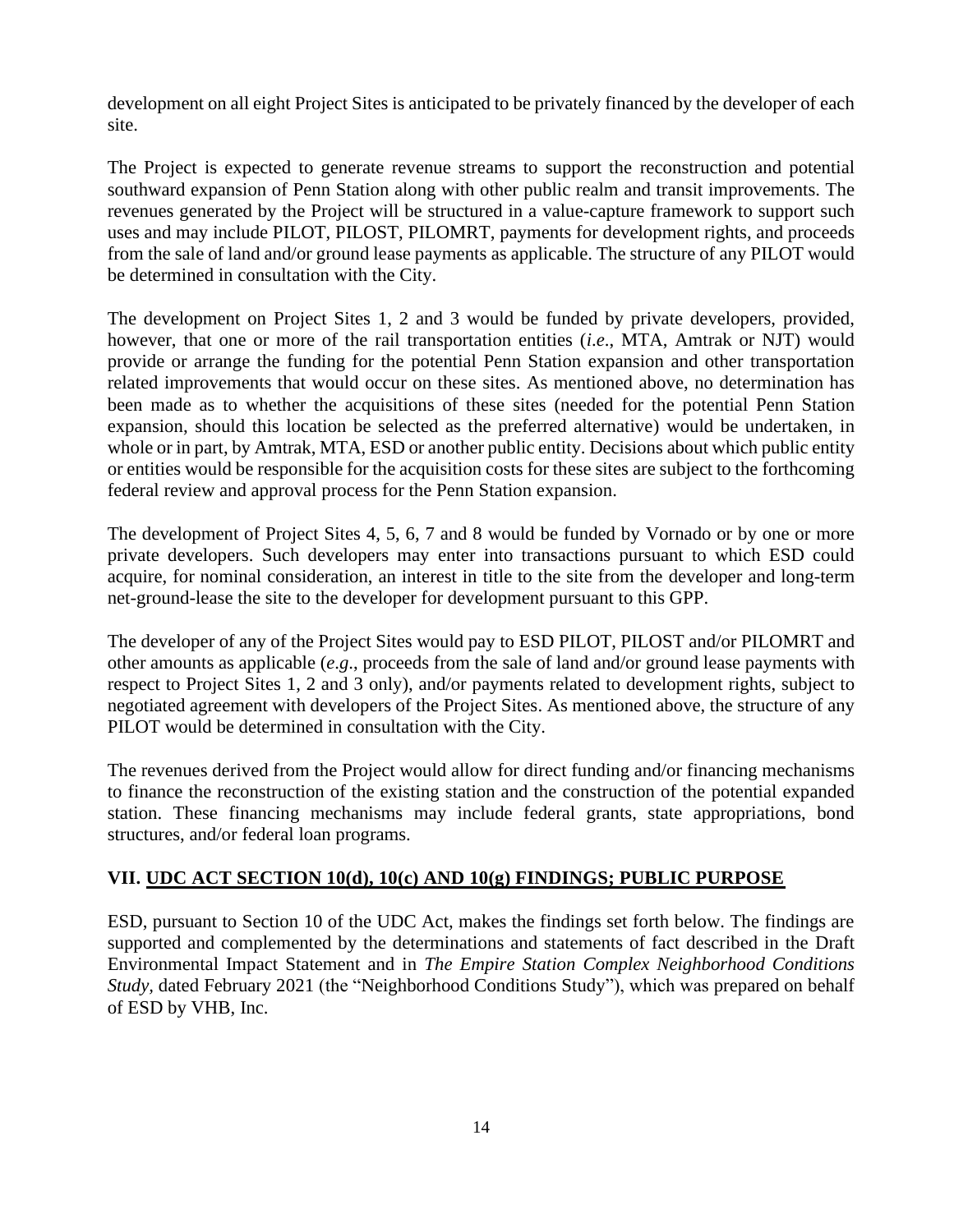## **A. Civic Project Findings: UDC Act Section 10(d)**

## *(1) There exists in the area in which the project is to be located, a need for the educational, cultural, recreational, community, municipal, public service or other civic facility to be included in the project.*

There exists within the Project Area in Midtown Manhattan in New York City a need for the Project, which would be centered in and around Penn Station.

Penn Station is the main intercity railroad station and a major commuter railroad station in New York City. With typically almost 600,000 rail and subway trips per day, Penn Station is the busiest passenger transportation hub in North America and offers unmatched connectivity among intercity rail service, commuter rail service, and local subway service. The station is located entirely underground between Seventh and Eighth Avenues and between West 31st and West 33rd Streets.

Penn Station is operating above capacity and is not adequately designed to accommodate either its existing passenger load (after restoration to historical pre-COVID patterns) or the growth in passenger load expected in the coming years. Reconstruction of Penn Station, additional station capacity, and the integration of that additional capacity with existing Penn Station and the mass transit facilities serving the area, are needed to provide New York City and the region with the modern, interconnected and cohesive rail transportation hub that is essential to support future economic growth. The Project would support the reconstruction and potential expansion of Penn Station, which would be accomplished through independent but related projects that would be undertaken by one or more of the involved railroads (MTA, Amtrak, and/or NJT).

The subway stations adjoining Penn Station are also in need of substantial investment, including new entrances, wider platforms and greater interconnectivity with adjoining rail and transit facilities. The construction of new transit improvements as part of the Project will address this critical need.

## *(2) The Project consists of a building or buildings or other facilities which are suitable for educational, cultural, recreational, community, municipal, public service or other civic purpose.*

The Project includes suitable public facilities that currently serve and would be expanded to serve vital civic and public purposes, namely: the subway stations and transit connections with Penn Station, which would be improved with new or upgraded entrances, wider platforms and below-grade passageways; the support for the potential expansion of Penn Station; and above-grade public realm improvements in the Project Area constructed in connection with the proposed developments, including sidewalk widenings, new publicly accessible open space, enhancements to existing open space, together with the potential expansion of Penn Station and the potential creation of shared streets and the potential addition and/or improvement of bike lanes.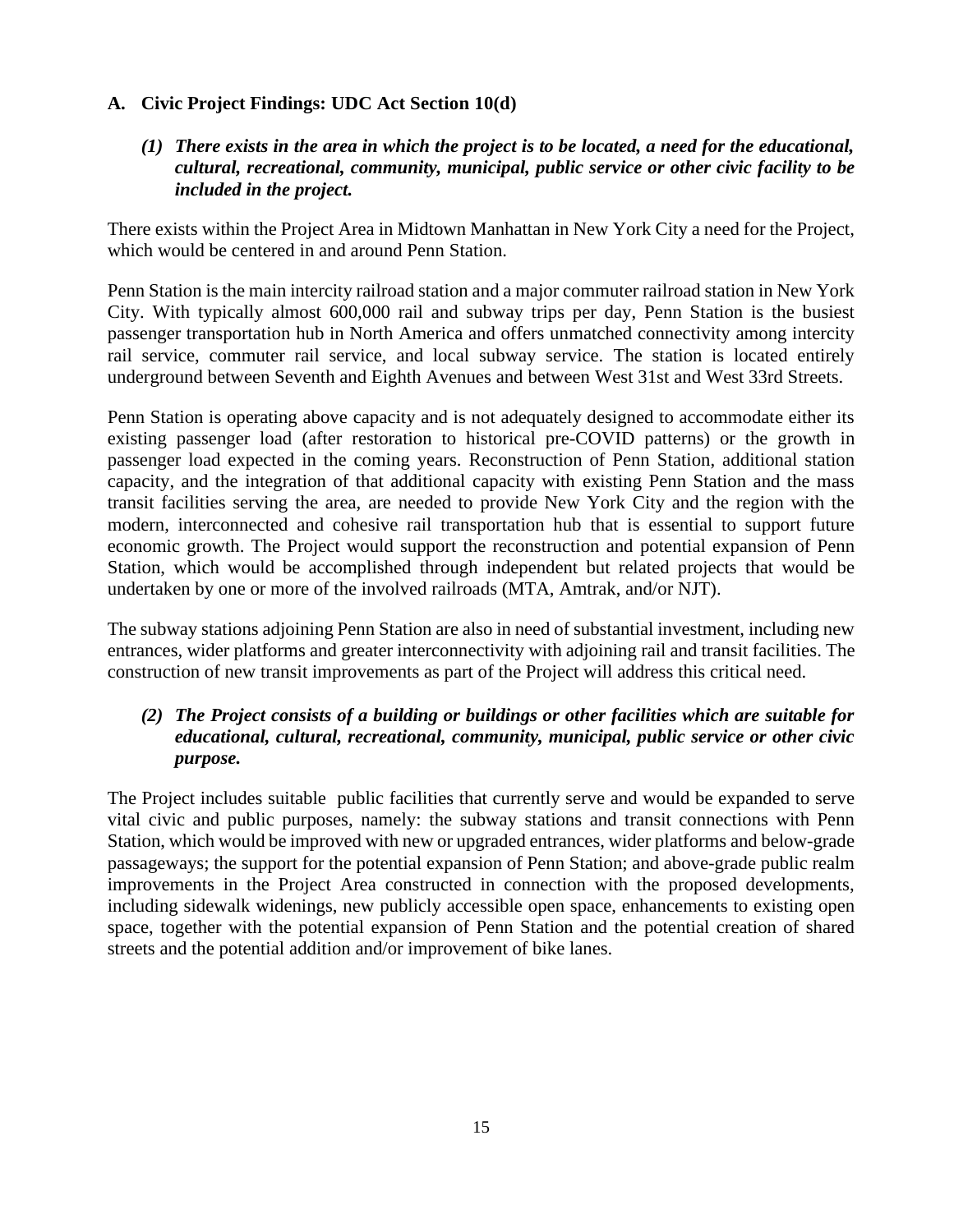*(3) The Project will be leased to or owned by the state or an agency or instrumentality thereof, a municipality or an agency or instrumentality thereof, a public corporation, or any other entity which is carrying out a community, municipal, public service or other civic purpose, and adequate provision has been, or will be, made for the payment of the cost of the acquisition, construction, operation, maintenance and upkeep of the Project.*

The subway stations and transit connections adjacent to Penn Station are owned by the City or MTA. The subway station and transit connections that are City-owned are leased to MTA's affiliate, the New York City Transit Authority ("NYCT"), under the City's master lease agreement with NYCT that covers the entire New York City subway system. Certain public realm improvements will be owned by the City. Penn Station is owned by Amtrak. MTA and NJT occupy areas of the station for their respective commuter rail purposes through leases and operating arrangements with Amtrak.

A determination has not been made as to whether the property acquisitions needed for the potential Penn Station expansion (consisting of Project Sites 1, 2 and 3, should this be selected as the preferred alternative) would be undertaken, in whole or in part, by ESD or by Amtrak, MTA or another public entity. Decisions about which public entity or entities will be responsible for the property acquisitions for the potential Penn Station southward expansion; how ownership, use and occupancy of the sites would be allocated; and the allocation of responsibilities for the costs of acquisition, construction, operation, maintenance, and upkeep of the new station facilities, are subject to further collaboration with the involved railroad entities and to the selection of the Penn Station expansion sites identified above (Project Sites 1, 2 and 3) as the preferred alternative in the forthcoming federal review and approval process for the station expansion. The maintenance of the improved rail and transit facilities will be the responsibility of the railroads and transit agencies operating these facilities, subject to such agreements and arrangements as are made by the railroads and agencies with respect to such maintenance. The maintenance of the open space on Project Site 2 will be the responsibility of the developers of the adjoining buildings on Project Site 2, or their successors-in-interest. Adequate arrangements for funding the cost of the acquisition, construction, operation, maintenance and upkeep of the Project components will be made prior to the construction of each Project component.

#### *(4) The plans and specifications assure or will assure adequate light, air, sanitation and fire protection.*

The plans and specifications for the Project would assure adequate light, air, sanitation, and fire protection for the Project. ESD would assure such provisions for all Project Sites, and the respective public transportation agencies would make provisions for the safety and security of the Penn Station complex as a whole.

#### **B. Land Use Improvement Project Findings: UDC Act Section 10(c)**

*(1) The area in which the Project is to be located is a substandard or insanitary area, or is in danger of becoming a substandard or insanitary area and tends to impair or arrest sound growth and development of the municipality.*

Considered as a whole, the Project Area is substandard, significantly underutilized and characterized by blighted and substandard conditions. This conclusion is supported by the Neighborhood Conditions Study.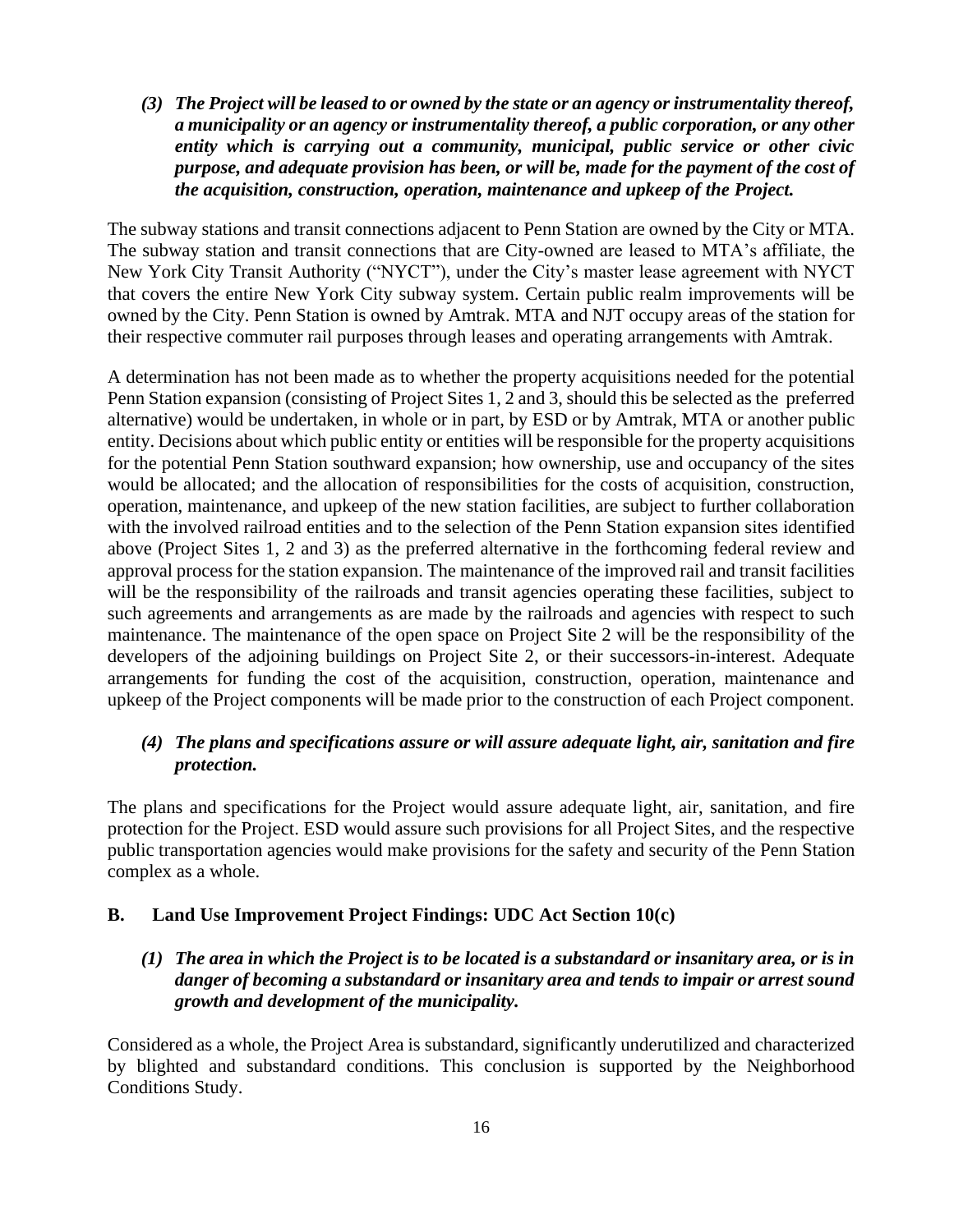The Neighborhood Conditions Study presents a detailed evaluation of existing site conditions in and around Penn Station and concludes that Penn Station and the surrounding area (inclusive of the Project Area) are characterized by substandard and insanitary conditions. The study's findings and conclusions are summarized as follows:

- Penn Station fails to meet accessibility requirements, making it difficult to navigate by those with mobility impairments. An inefficient station layout, uncoordinated wayfinding and passenger information systems, insufficient waiting areas and restrooms, low ceiling heights, and a lack of natural light all contribute to a customer experience that is widely perceived as substandard. Furthermore, the deficiencies related to code compliance, egress and accessibility; the security, mechanical, electrical and plumbing systems; and station architecture, amenities, and operations, demonstrate that Penn Station is substandard, outmoded and in need of a major renovation to address existing deficiencies. These findings are reflected in the Penn Station Act, enacted in 2018, by which the legislature determined that Penn Station is "antiquated, substandard, and inadequate to meet current transportation and public safety needs and presents an unreasonable safety risk to the public." That statutory finding is cited in the Neighborhood Conditions Study and supported by the study's surveys, research and analysis.
- The area in and around Penn Station (inclusive of the Project Area) is primarily characterized by overburdened and degraded transportation infrastructure, an aging and outmoded building stock, and a pattern of economic stagnation relative to other major transportation hubs in Manhattan. Furthermore, the area is substandard in comparison to other transit hubs in Manhattan when it comes to economic growth and investment, even though the area is home to the largest transportation hub in North America.
- There is a prevalence of underutilization (including shuttered businesses), a high prevalence of buildings either in poor or critical condition or with building violations, and a prevalence of aging and outmoded buildings in the area. The last major building in the area (1 Penn Plaza) was completed almost 50 years ago, in 1972. Since that time, new buildings constructed in the area account for only 3 percent of the area by acreage and less than 2 percent of the gross building square footage in the area.
- Diverse ownership of numerous small tax lots on three of the Project Area's blocks impedes assemblage and redevelopment.
- The area lacks a cohesive zoning framework. The patchwork zoning, aging and outmoded buildings, and substandard conditions related to Penn Station have contributed to a historic pattern of stagnant economic growth in the area. This is exhibited by negative rent growth over a twenty-year period coupled with significant underperformance in terms of historic inventory growth of Class A office space.
- The zoning for the area is outmoded in that it permits development of considerably less floor area than allowed in other major transportation centers of Manhattan, contributing to economic stagnation, the underutilization of land adjoining a major rail and transit center, and a predominance of aging and outmoded buildings.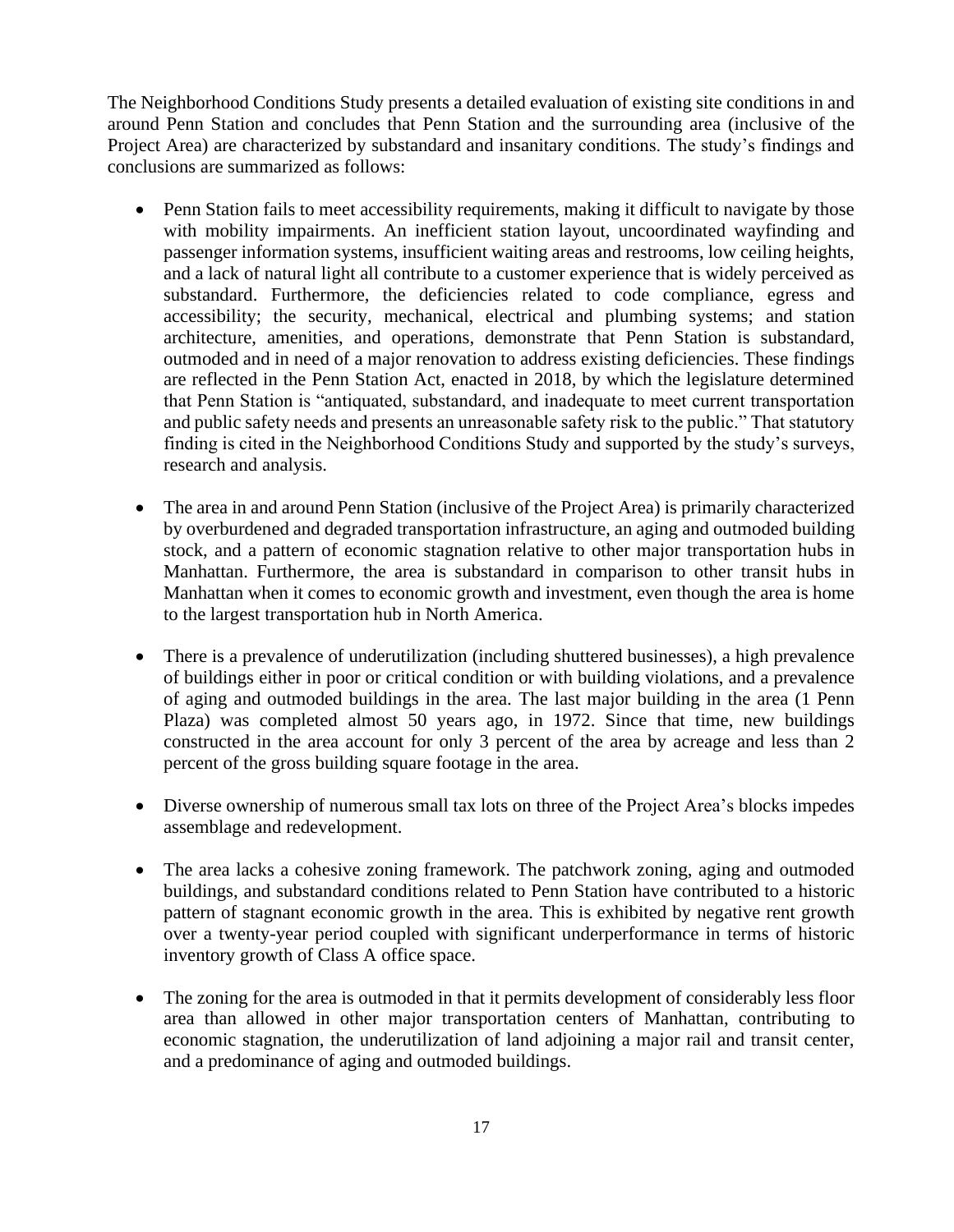- Elements of the public realm, including poorly located subway entrances, narrow sidewalks, and poorly designed plazas and streetscapes, are also substandard.
- Felonies and misdemeanors are consistently higher in the area, with rates up to 1.9 times higher than that of the total precinct over the last five years.

### *(2) The Project consists of a plan or undertaking for the clearance, replanning, reconstruction and rehabilitation of such area and for recreational and other facilities incidental or appurtenant thereto.*

The Project is a comprehensive redevelopment initiative to create a revitalized, mixed-use district centered around Penn Station. The Project would result in the development of ten new buildings on eight Project Sites in the Project Area; new onsite entrances and access ways to Penn Station and public transit; and public realm improvements to address pedestrian, bicycle, and vehicular circulation and enhance the surrounding streetscape. It also would support the reconstruction and potential expansion of Penn Station.

## *(3) The plan or undertaking affords maximum opportunity for participation by private enterprise, consistent with the sound needs of the municipality as a whole.*

Except for the railroad facilities that may be constructed on Project Sites 1, 2 and 3 and the improvements to Penn Station and the adjoining subway and PATH stations, the Project Sites will be constructed and operated by private developers. The improvements to the local area subway stations, PATH station and Penn Station below-grade passageways may be operated by MTA or the other railroad entities. Project Sites 4, 5, 6, 7, and 8 would accommodate high-density, primarily commercial buildings that also provide space for on-site transit and public realm improvements, and it is anticipated that the space above the Penn Station expansion facilities on Project Sites 1, 2 and 3 would be conveyed to and constructed and operated by private developers. The new transit-oriented developments would revitalize Penn Station and the Project Area and be consistent with the sound needs of the City, State and region.

## **C. UDC Act Section 10(g)**

*There is a feasible method for the relocation of families and individuals displaced from the Project area into decent, safe and sanitary dwellings, which are or will be provided in the Project area or in other areas not generally less desirable in regard to public utilities and public and commercial facilities, at rents or prices within the financial means of such families or individuals, and reasonably accessible to their places of employment.*

At this time, a determination has not been made as to whether the potential Penn Station expansion is the preferred alternative or, if it is, whether necessary property acquisitions (consisting of Block 780 and portions of Block 754 and Block 806) would be undertaken, in whole or in part, by ESD or by one of the involved public rail transportation entities. Property acquisitions by Amtrak would be governed by applicable federal law, while property acquisitions by ESD, MTA, or NJT would be governed by applicable state laws, including (if undertaken by ESD or MTA) the New York Eminent Domain Procedure Law. In the likely event that the potential southward expansion of Penn Station becomes a project that receives federal funding or is dependent on federal approvals, the property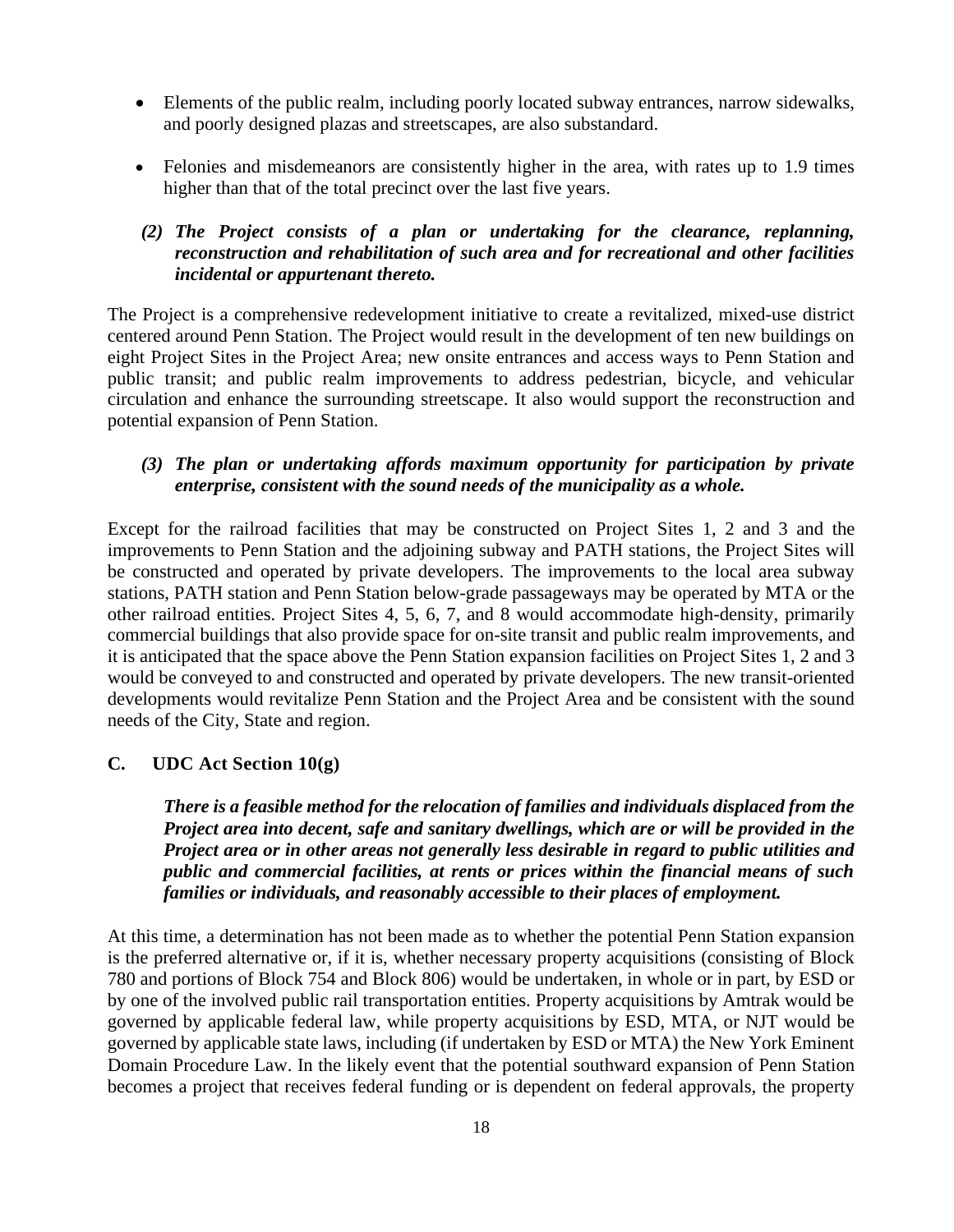acquisitions also would comply with the Uniform Relocation Assistance and Real Property Acquisition Policies Act (42 U.S.C. § 4601 et seq.) and regulations promulgated under 49 C.F.R. Part 24.

In accordance with applicable federal or state law, owners of properties that would be acquired would be compensated at fair market value and would be provided all other benefits and assistance required by law. Residents of affected properties, whether owners or rental tenants, also would be entitled to receive relocation aid that would include assistance in finding and moving to comparable replacement housing that is decent, safe and sanitary, located in the Project Area or in other areas not generally less desirable in regard to public utilities and public and commercial facilities, at rents or prices within the financial means of such families or individuals, and reasonably accessible to their places of employment.

### **VIII. OVERRIDES OF ZONING AND OTHER LOCAL REGULATION; DESIGN GUIDELINES; APPLICATION OF NEW YORK CITY CONSTRUCTION CODES**

It is not feasible or practicable to construct the Project in accordance with existing zoning or other applicable local requirements that are inconsistent with the Project. In order to construct the Project, ESD will override all provisions of the Zoning Resolution of the City of New York applicable to the eight Project Sites, together with the remaining portion of Block 783 located between Sites 4 and 5 (the "1 Penn Site"), override other local requirements applicable to such area that are inconsistent with the Project, and implement development controls and other requirements in lieu of local zoning pursuant to the UDC Act. ESD will establish design guidelines (the "Design Guidelines") for the Project that will apply to the Project Sites in lieu of zoning and other local regulations. The private developers who would develop the buildings on all Project Sites would be required to comply with the Design Guidelines.

The GPP does not override local zoning or other local laws with respect to properties within the Project Area that are not specifically identified as one of the eight Project Sites or the 1 Penn Site. Such other portions of the Project Area remain subject in all respects to local zoning and all other applicable regulations and are not subject to the Design Guidelines. Furthermore, each property within a Project Site would continue to remain subject in all respects to local zoning and all other applicable regulations, and would not be subject to the Design Guidelines, unless and until ESD enters into a development agreement or similar transaction documents with a designated developer for each such property.

The Farley Building (Block 755) is within the Project Area but is not one of the eight Project Sites. Development on Block 755 will remain subject to ESD's general project plan for the Moynihan Station Civic and Land Use Improvement Project (the "Moynihan GPP"). The development of Site 4, which is referenced as "Penn West" in the Moynihan GPP, would be subject to this Empire Station Complex GPP and would no longer be subject to the Moynihan GPP.

The 1 Penn Site is within the Project Area but is not one of the eight Project Sites. The 1 Penn building on the 1 Penn Site comprises 2.3 million gross square feet and certain adjacent open space. The 1 Penn Site and any improvements thereon may be maintained or rebuilt utilizing the existing 2.3 million gross square feet, notwithstanding any inconsistent provisions of zoning. No development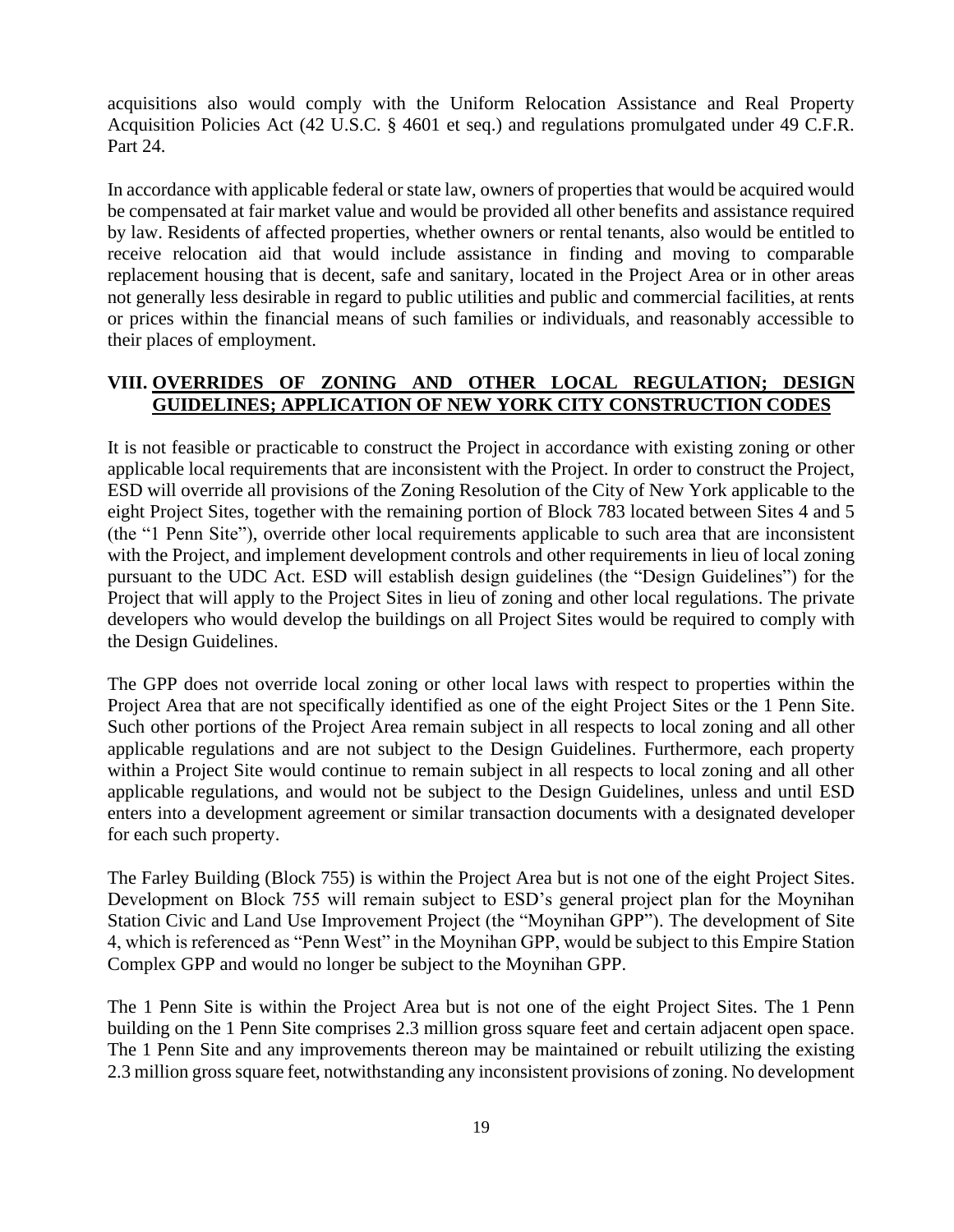agreement or similar transaction with ESD is required to allow for the foregoing treatment of the 1 Penn Site and 1 Penn building.

Public realm improvements within New York City streets (including Plaza 33 and the potential sky concourse over Plaza 33) would be subject to the consent of DOT. However, with respect to the sky concourse, subject to approval by the City of New York, the GPP and the Design Guidelines would apply in lieu of any requirements of the New York City Charter and local law.

Subject to such overrides and the Design Guidelines, the New York City Building and Construction Codes would apply, including with respect to all construction, buildings, structures and infrastructure on all development on the Project Sites. The permitting authority for the purposes of the Building Code is the New York City Department of Buildings.

## **IX. ENVIRONMENTAL REVIEW AND REQUIRED HEARING**

ESD, acting as lead agency, determined that an EIS is necessary to be prepared pursuant to SEQRA and its implementing regulations (6 NYCRR Part 617). The DEIS for the Project is a comprehensive document that includes extensive technical analyses of potential impacts on the environment and proposes measures to mitigate identified potential significant adverse impacts of the Project.

The DEIS, prepared by ESD's consultant AKRF and its team of subconsultants, has been reviewed by ESD staff ("Staff"). It is the opinion of Staff that the DEIS is satisfactory with respect to its scope, content and adequacy for purposes of SEQRA and the implementing regulations of the New York State Department of Environmental Conservation. Upon acceptance of the DEIS by the ESD Directors, Staff will undertake to circulate and file the DEIS as required by SEQRA. Circulation of the DEIS affords an opportunity for the public and involved and interested parties to review and comment on the Project, for a statutorily required minimum period of 30 days. All substantive comments received by ESD on the DEIS shall be addressed in the FEIS where applicable. Pursuant to SEQRA, a duly noticed public hearing (which will be held virtually due to the COVID-19 pandemic) will be held on the DEIS. The hearing will also provide an opportunity for public comments on the Project and the proposed GPP and will satisfy ESD's statutory obligation to hold a hearing to approve the GPP.

## **X. NON-DISCRIMINATION AND CONTRACTOR AND SUPPLIER DIVERSITY REQUIREMENTS**

ESD's Non-Discrimination and Contractor and Supplier Diversity policies will apply to all Sites, and the developer(s) for each of these Sites would be required to solicit and utilize Minority- and Woman-Owned Business Enterprises ("MWBE") and Service-Disabled Veteran-Owned Businesses ("SDVOB") for any contractual opportunities generated in connection with the construction on each Site and to use Good Faith Efforts (pursuant to 5 NYCRR §142.8 and 9 NYCRR § 252.2) to achieve an overall MWBE participation goal and SDVOB participation goal related to the total value of hard costs and soft costs of the construction on each Site.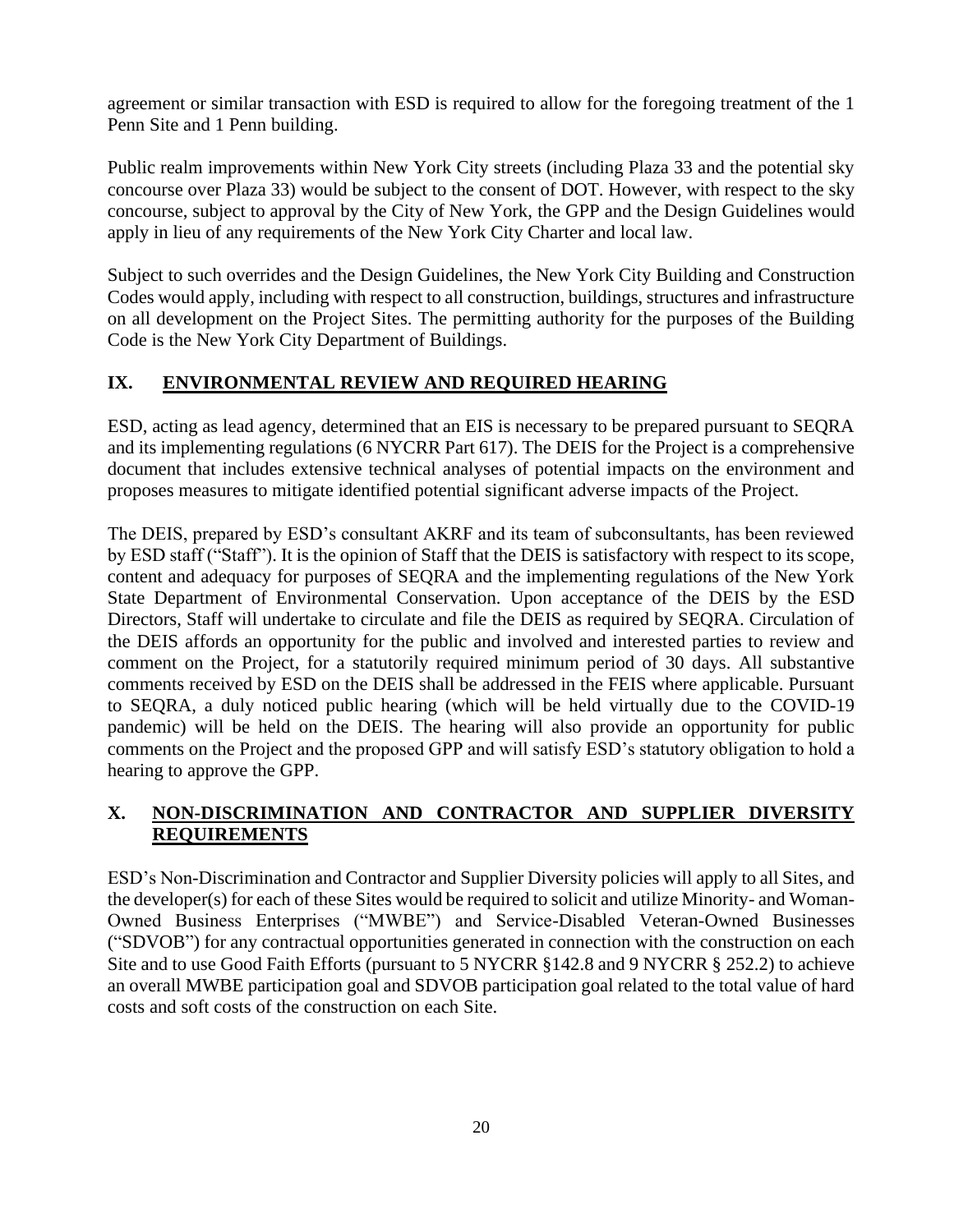## **Attachments**

Exhibit A: Project Site Plan **Exhibit B:** Project Block and Lot Map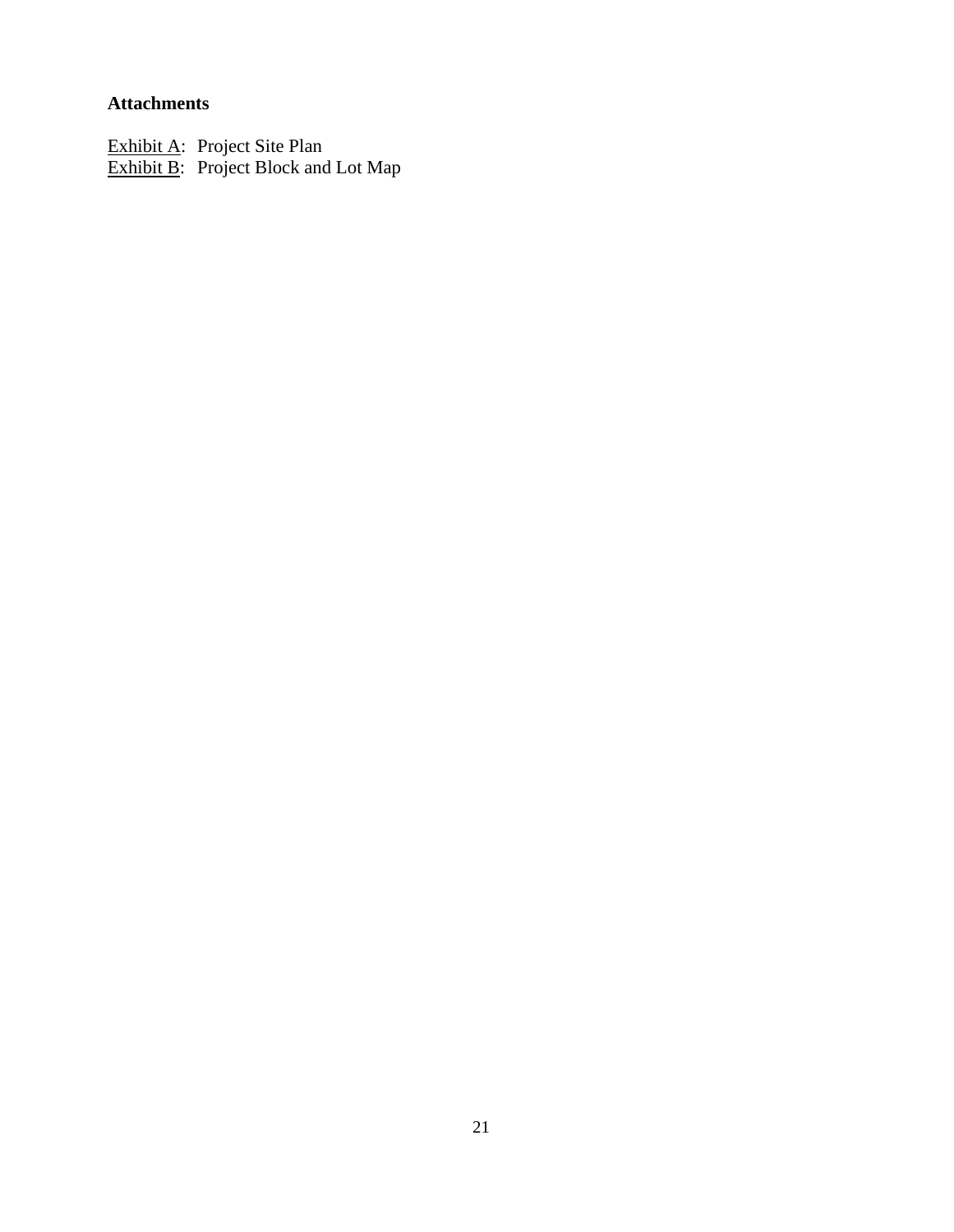# Exhibit A – Project Site Plan



**EMPIRE STATION COMPLEX**